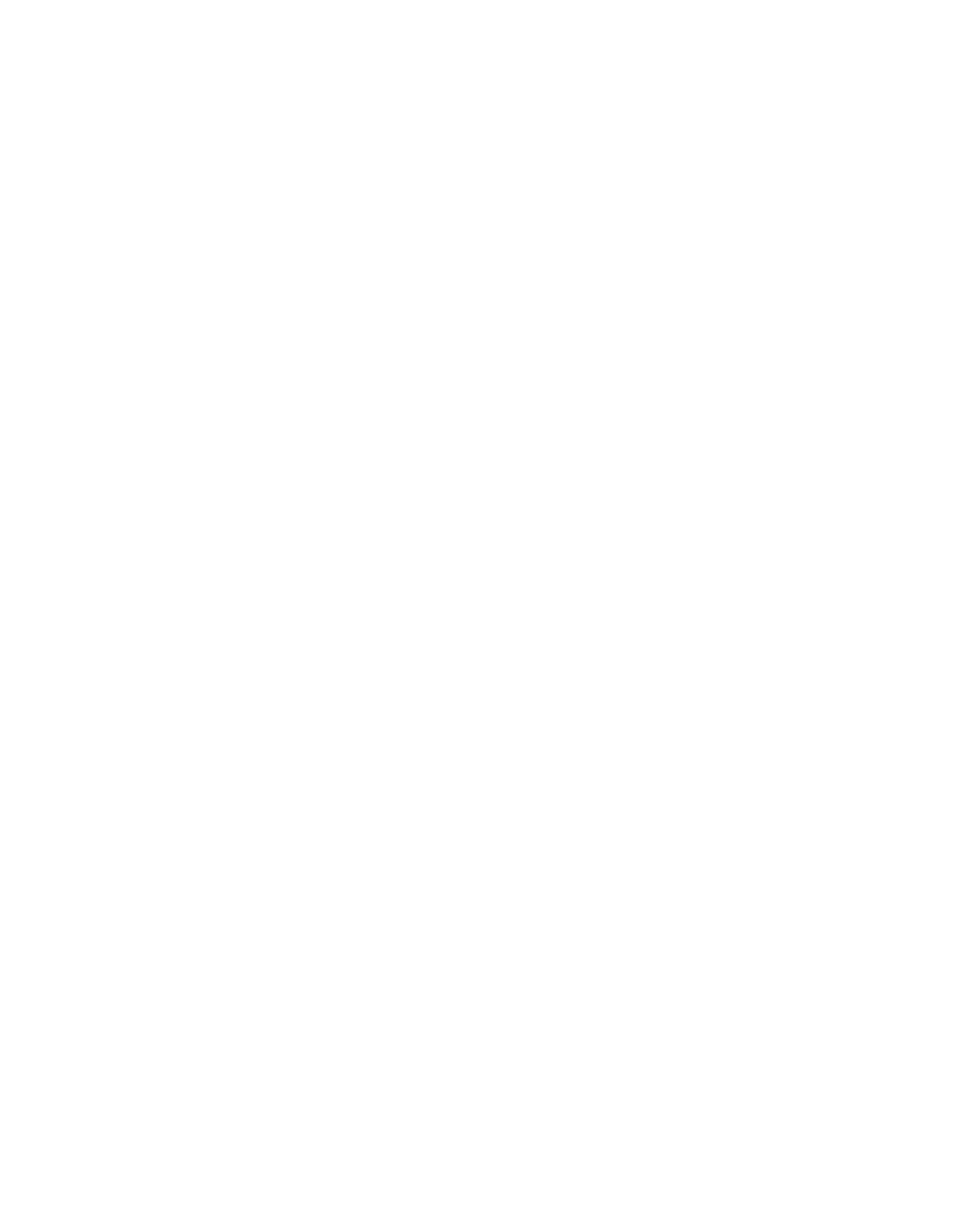# **Disruptive Technologies and the World Bank Group**

Creating Opportunities—Mitigating Risks

*Development Committee Paper*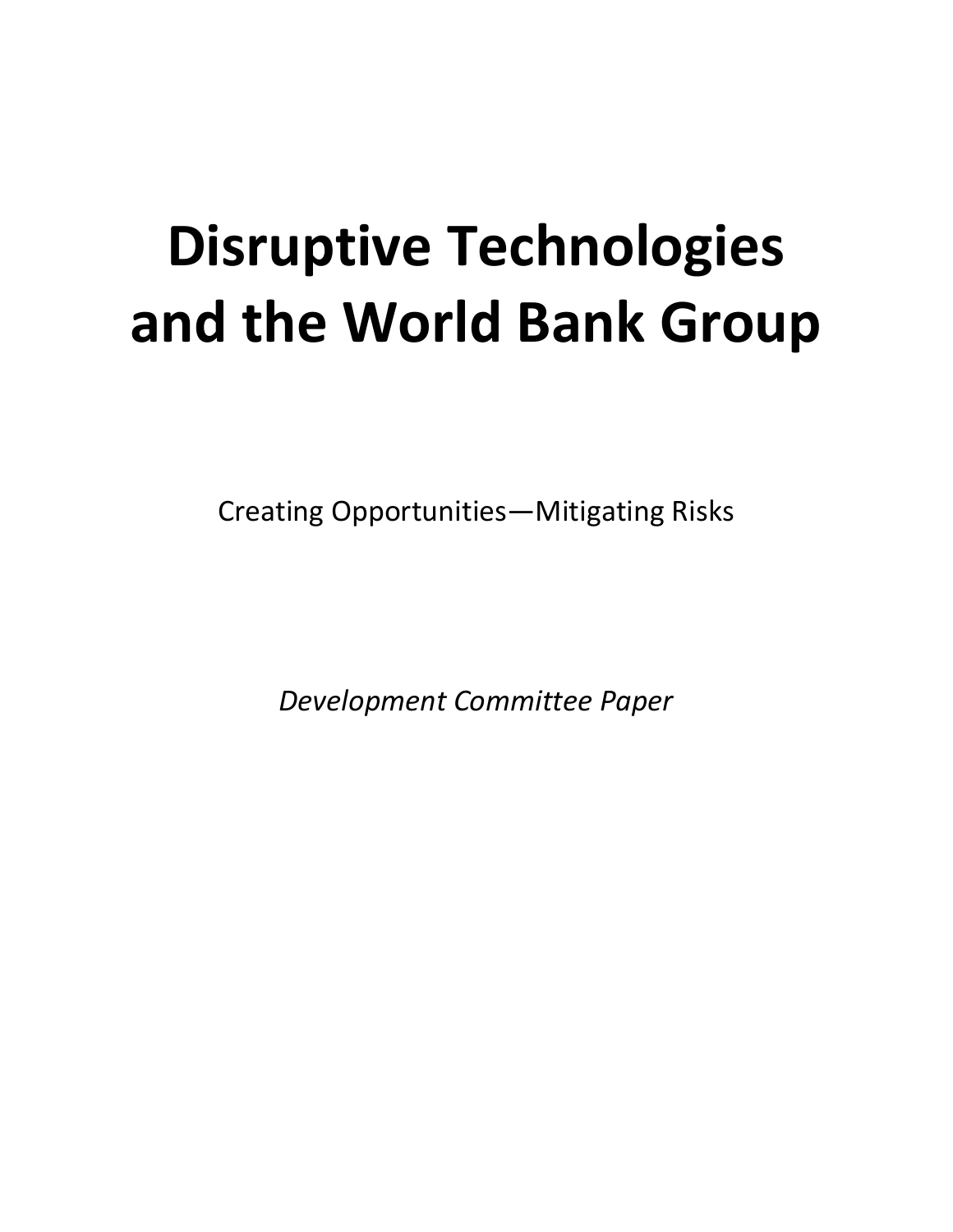# **Contents**

| ı.  |                                                                                                             |  |  |  |
|-----|-------------------------------------------------------------------------------------------------------------|--|--|--|
| Н.  | Because disruptive technologies are transforming development pathways, the WBG proposes an                  |  |  |  |
|     |                                                                                                             |  |  |  |
|     |                                                                                                             |  |  |  |
|     | Traditional pathways to overcoming development challenges are increasingly subject to technology-           |  |  |  |
|     | Disruptive technologies offer new opportunities to accelerate progress toward the SDGs and the twin         |  |  |  |
|     |                                                                                                             |  |  |  |
|     | Urgent action is needed to create the opportunities and mitigate the risks associated with technology-      |  |  |  |
| Ш.  | Building the foundations for sustainable and inclusive technology-enabled economies7                        |  |  |  |
|     |                                                                                                             |  |  |  |
| IV. | 10. Boosting the capacities of individuals, firms, and institutions to thrive in the face of disruption .10 |  |  |  |
| V.  | Brokering disruptive technology, data, and partnerships to solve development challenges and                 |  |  |  |
|     |                                                                                                             |  |  |  |
|     |                                                                                                             |  |  |  |
|     |                                                                                                             |  |  |  |
|     |                                                                                                             |  |  |  |
|     |                                                                                                             |  |  |  |
|     |                                                                                                             |  |  |  |

## **Boxes**

| Box 6 GovTech—A global agenda for public sector and civic engagement transformation  12 |  |
|-----------------------------------------------------------------------------------------|--|
|                                                                                         |  |
|                                                                                         |  |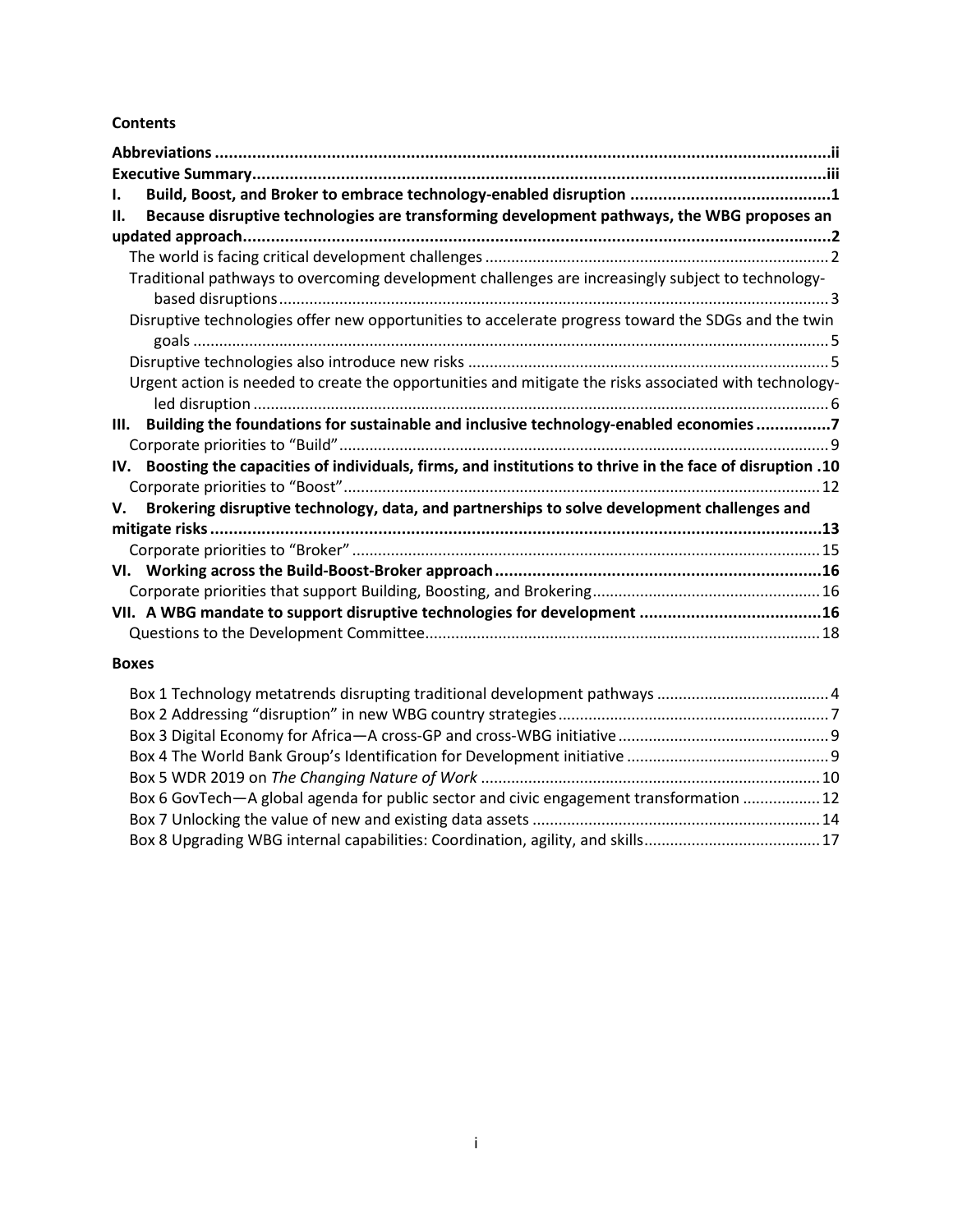# <span id="page-4-0"></span>**Abbreviations**

| DE4A              | Digital Economy for Africa                                   |
|-------------------|--------------------------------------------------------------|
| G20               | Group of Twenty                                              |
| <b>GHG</b>        | Greenhouse Gas                                               |
| <b>GSMA</b>       | <b>GSM Association</b>                                       |
| HR.               | Human Resources                                              |
| <b>IBRD</b>       | International Bank for Reconstruction and Development        |
| ID <sub>4</sub> D | <b>Identification for Development</b>                        |
| IDA.              | <b>International Development Association</b>                 |
| <b>IFC</b>        | <b>International Finance Corporation</b>                     |
| IMF               | <b>International Monetary Fund</b>                           |
| <b>MIGA</b>       | Multilateral Investment Guarantee Agency                     |
| <b>SDGs</b>       | Sustainable Development Goals                                |
| <b>STEM</b>       | Science, Technology, Engineering, and Mathematics            |
| UN                | <b>United Nations</b>                                        |
| <b>WBG</b>        | World Bank Group                                             |
| <b>WURI</b>       | West Africa Unique ID for Regional Integration and Inclusion |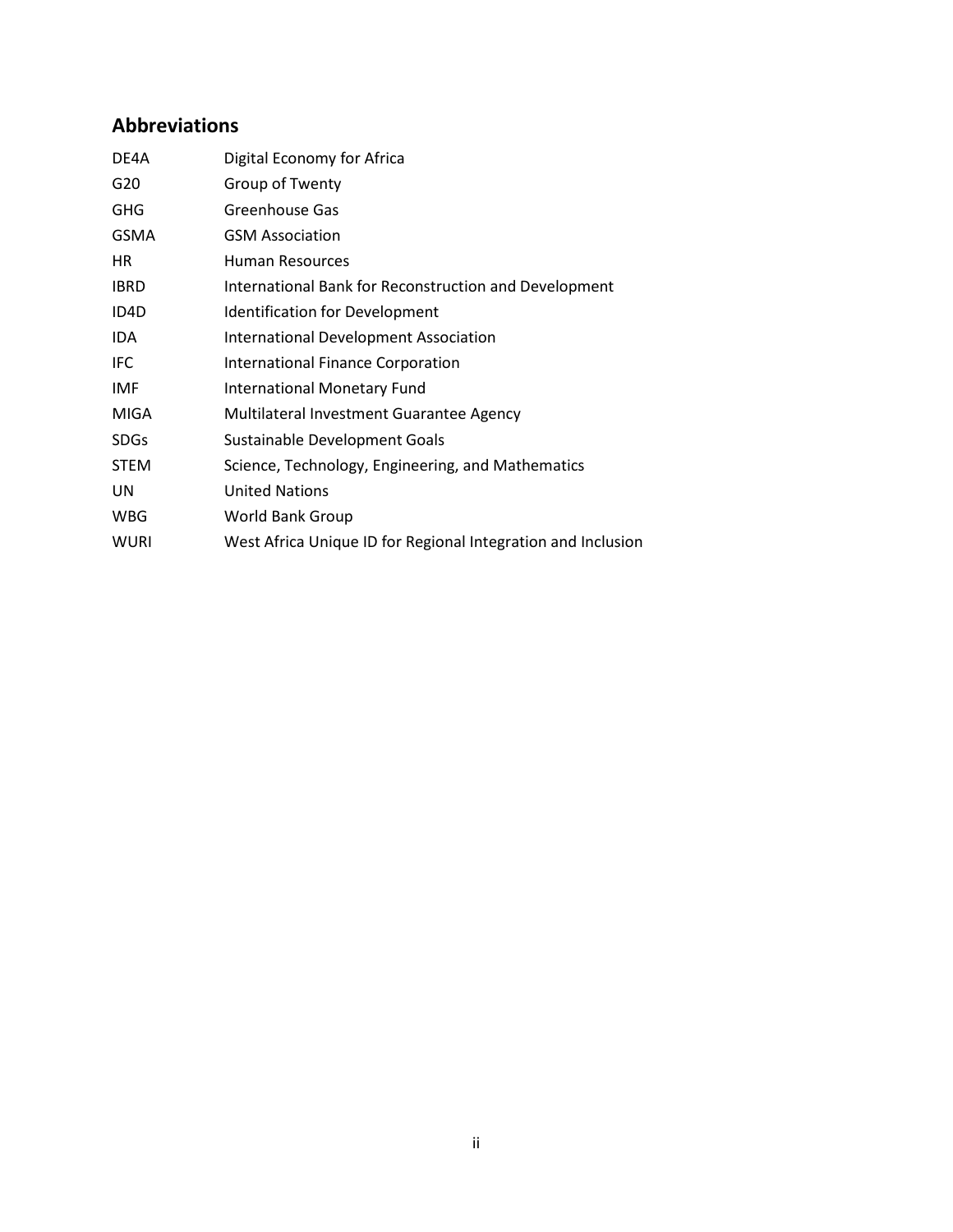# <span id="page-5-0"></span>**Executive Summary**

1. **Traditional pathways to overcome critical development challenges are increasingly subject to technology-based disruptions, creating new opportunities and new risks.** Over the last 200 years, three industrial revolutions fundamentally altered the structure of economies and societies, and we are now in the midst of the fourth industrial revolution. The accelerating pace of technology diffusion, the convergence of multiple technologies, and the emergence of global platforms are disrupting traditional development models. Disruptive technologies can be defined as emerging technologies that result in a step change in the cost or access to products or services, or that dramatically change how we gather information, make products, or interact. Disruptive technologies are expanding access to global markets and changing business models. Automation and artificial intelligence are delivering enormous productivity gains. Digitization is expanding access to basic needs and services by extending finance to the unbanked. And distributed renewable energy technology is bringing affordable power to off-grid rural populations.

2. **Disruptive technologies also pose new risks—to economic and societal inclusion, and to environmental and systemic sustainability.** Technologies are reshaping the nature of work and increasing the risk of growing inequality. Shifts in the demand for labor and the types of skills that complement technology risk polarization between those with the means to access new technologies and acquire skills for the new economy—and those without. If the enabling environment to be competitive does not adapt, firms will not be able to pursue new opportunities, widening productivity differences, giving first mover advantages, and fostering growth accelerations only in certain sectors and locations. And as technology embeds itself in human and organizational relationships, it could diminish societal trust, disrupt traditional workplace dynamics, and challenge the role of governments as an intermediary.

3. **Despite the risks, failing to take advantage of the opportunities that disruptive technologies offer could be even more costly.** The economic and societal transformations brought about by disruptive technologies can dramatically accelerate progress toward the SDGs and the twin goals. But if countries cannot compete in the future global economy, they will be left behind. To harness the potential of new business models, new ways of delivering services, and shifting sources of competitiveness, countries require multisectoral and multipronged approaches to expand the opportunities and mitigate the risks.

4. **The WBG will support countries to create the opportunities and mitigate the risks associated with disruptive technologies by operationalizing the Build-Boost-Broker value proposition.** Disruptive technologies and their applications for development are increasingly being mainstreamed within existing WBG approaches. But urgent action is needed for the WBG—with its knowledge, financing, and convening power—to support countries as they transition to new pathways of sustainable, inclusive growth. Its global experience and multisectoral portfolio provide insights into the ways disruptive technologies can be applied holistically to achieve the twin goals. As a trusted advisor, it will engage governments and people, coordinate development partners, and mobilize the private sector along three pillars. To Build, it will develop the digital and physical infrastructure and regulatory foundations for sustainable, inclusive technology-enabled economies. To Boost, it will expand the capacity of institutions, communities, firms, and individuals to leverage technology-led disruption for socioeconomic dividends and greater resilience in times of change. To Broker, it will harness disruptive technology, data, expertise, and partnerships to solve development challenges and ensure that the poor share in the benefits. This approach builds on the findings in the forthcoming 2019 World Development Report: *The Changing Nature of Work*, and complements the other Development Committee papers on *Human Capital: A Project for the World* and the Bali Fintech Agenda.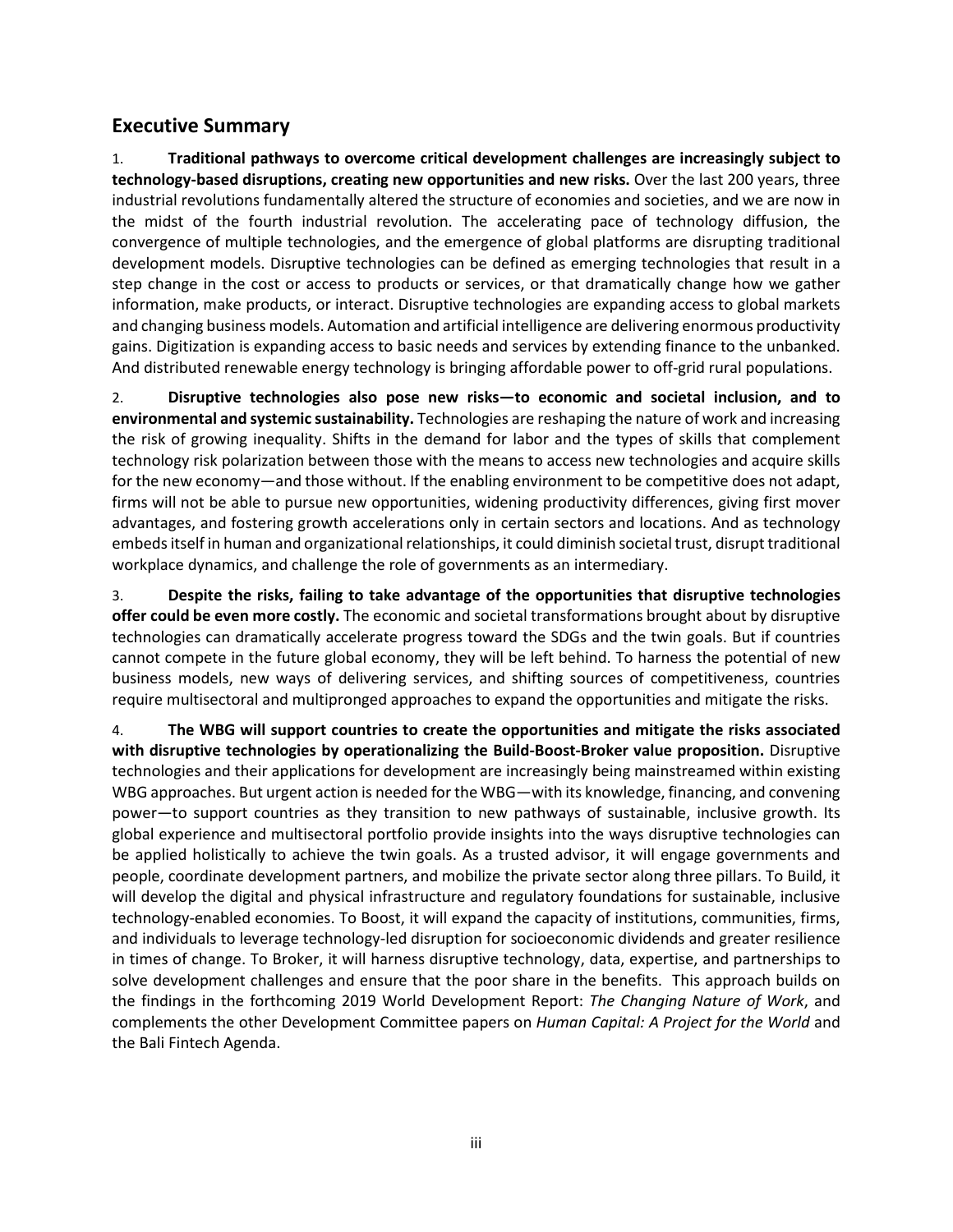5. **Build—the WBG will ensure that countries can take advantage of the new pathways of growth by having the digital and physical infrastructure and enabling environment to compete across all sectors of tomorrow's economy and the digital foundations to expand access to new opportunities.** WBG thought leadership on what is changing, why it matters, and where the new opportunities lie will help clients identify new pathways to support tech-enabled sustainable development. Such research and analysis, complemented by toolkits, can be readily applied to a range of countries or tailored to a given thematic issue. Taking policy to practice, the requisite infrastructure and regulatory frameworks for affordable broadband connectivity can help bridge the digital divide. New advances in sustainable power sources and new modes of providing transportation services offer inclusive solutions in themselves and provide important inputs to realizing the potential of the digital economy. And, bringing people online goes beyond broadband access to require digital platforms and services, such as secure identification platforms and financial services. It also requires updating regulatory frameworks to address new business models, new concerns about data privacy and cybersecurity, new forms of competition, and new roles for intangible assets.

6. **In building the foundations for sustainable, inclusive technology-enabled economies, the WBG will scale up efforts toward universal, affordable digital connectivity.**

7. **Boost—the WBG will support the concerted efforts of governments, firms, and workers to adapt to technology-enabled disruptions and to thrive in the new economy.** Providing thought leadership on how economies should respond to tech-enabled disruption can boost the capacity of individuals, firms, and institutions to form resilient societies. Investments in digital skills can empower individuals to take advantage of new opportunities, just as the Human Capital Project's emphasis on foundational cognitive and socioemotional skills can better equip them for the changing nature of work. Firms can adapt to new market opportunities by improving their capabilities to absorb disruptive technologies. And to ease the adjustment of communities to tech-enabled disruption, governments can improve the speed, reach, quality, and efficiency of public services, through digitally-enabled service delivery, and progressively move toward universal social protection.

8. **To boost the capacity of institutions, individuals, societies, governments, and businesses to leverage technology-led disruption for socioeconomic dividends, the WBG will scale up efforts to support the development of skills and capabilities for the new economy and the provision of transparent, efficient, and accountable digital government services.**

9. **Broker—the WBG will provide "disruptive" leadership in the global search for technologyenabled solutions to intractable development challenges.** Through both pilots and early-stage investment and advisory programs, the WBG will adapt emerging technologies in cross-sectoral contexts, with an eye toward scalability, sustainability, and measurable impact. It is applying new technologies to accelerate meeting existing goals—such as Universal Financial Access, Universal Health Coverage, and clean energy initiatives. It is harnessing technology to address data gaps, underscoring its role as provider and facilitator of development data through partnerships with the private and public sectors. It is also promoting policy coherence in the disruptive technology space by participating in multilateral dialogues, enhancing synergies between public and private institutions, supporting global industry standards, and addressing regulatory gaps. In seeking to be the partner of choice for governments, technology firms, and other public and private stakeholders, the WBG will ensure that it harnesses disruptive technology, data, expertise, and global coalitions to accelerate progress toward the SDGs and the twin goals.

10. **To operationalize the Build-Boost-Broker value proposition outlined here, the WBG will scale up its efforts under each of the 3 pillars and upgrade internal capabilities.** The WBG will also engage in activities that cut across the Build-Boost-Broker pillars, including supporting country diagnostics that help chart the new drivers of growth and the formulation and implementation of agile regulations for the new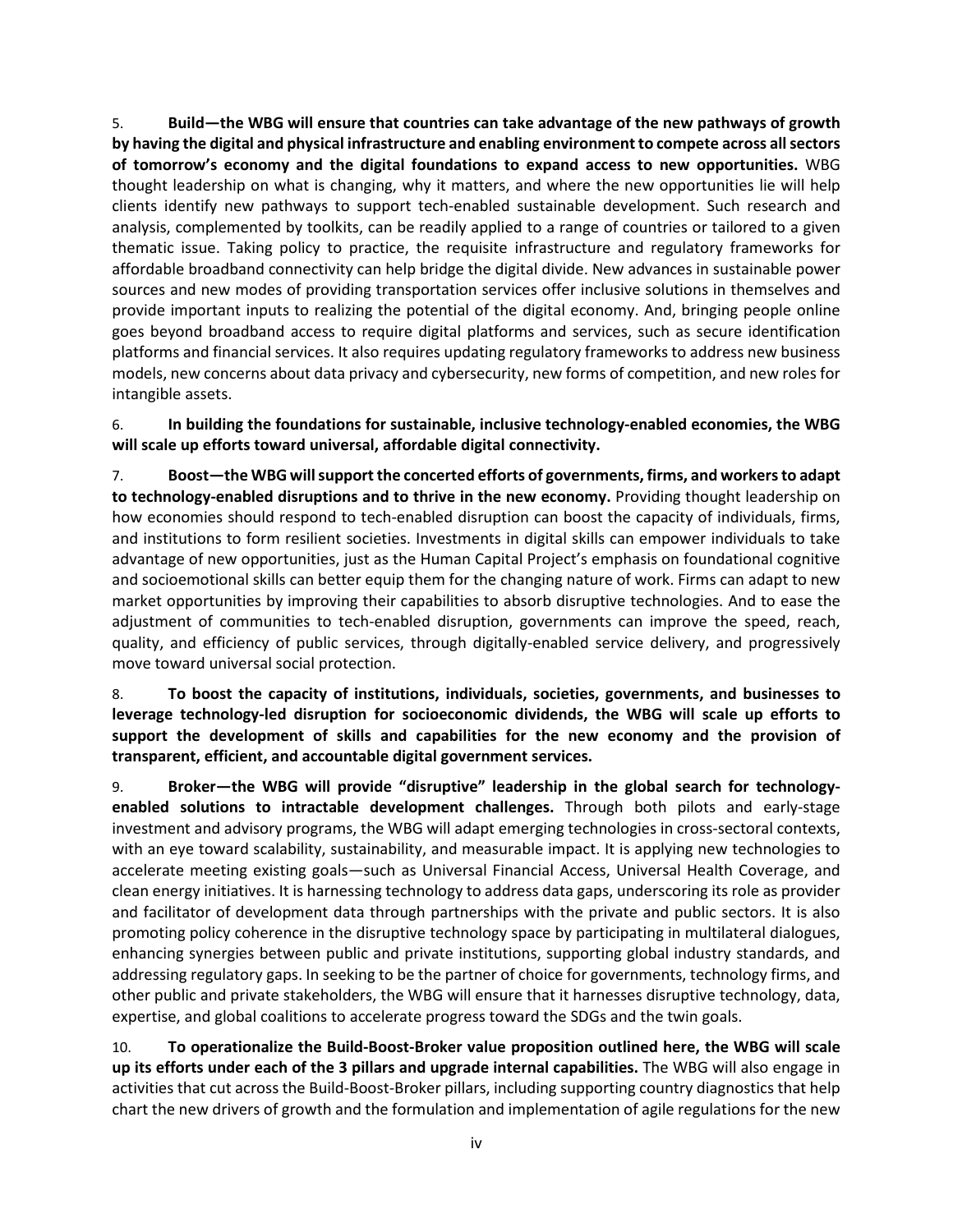economy. The WBG will also upgrade its internal capabilities agenda—improving the coordination, institutional agility, and skill mix of staff.

11. **Shareholders can support the pursuit of the priorities proposed here by increasing their advocacy for the Build-Boost-Broker value proposition in their countries and regions and by supporting the WBG's role in multilateral dialogues and in leveraging resources in the disruptive technology space.**  First, the WBG asks the Development Committee to emphasize the need for countries to prioritize investments across the Build-Boost-Broker pillars and to be partners in creating an enabling environment to harness disruptive technologies as drivers of growth. Second, harnessing disruptive technologies to find new development pathways can be accelerated by supporting the WBG's role to engage in multilateral fora, convene coalitions with the private and public sectors, and contribute to global standards and address regulatory gaps. Third, the transition to sustainable development pathways will benefit from leveraging resources for the disruptive technologies agenda—including through the IBRD and IFC capital increases, the ongoing IDA18 replenishment, and the financing windows to be explored during the IDA19 replenishment.

## *Questions to the Development Committee*

Does the committee agree with the proposed Build-Boost-Broker approach to support countries in exploiting opportunities and managing risks associated with disruptive technologies?

Does the committee agree with the proposed areas of engagement for the WBG?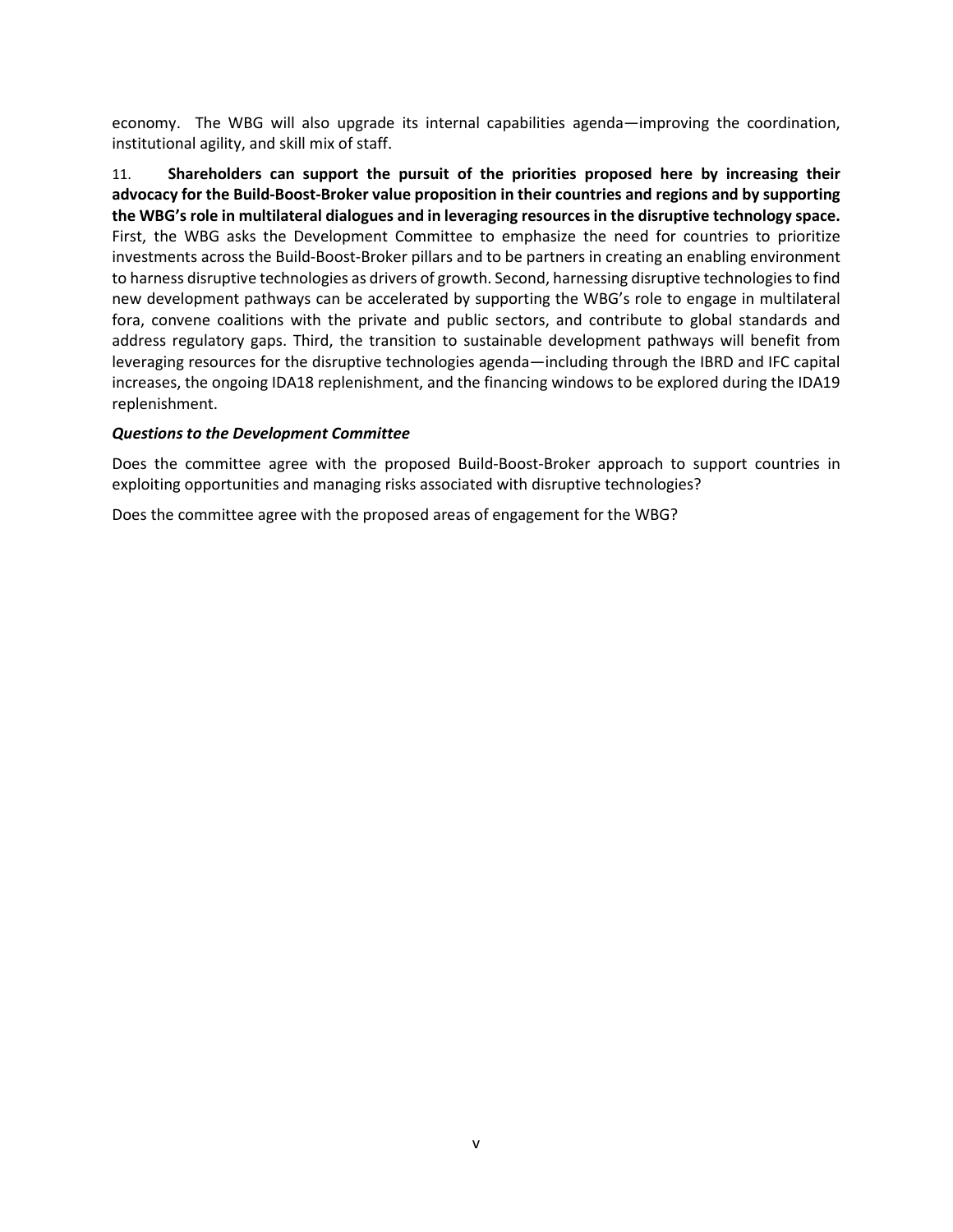# <span id="page-8-0"></span>**I. Build, Boost, and Broker to embrace technology-enabled disruption**

1. **Fast-diffusing technologies are converging to disrupt traditional development pathways.** Over the last 200 years, three industrial revolutions have fundamentally altered the structure of economies and societies, and we are now in the midst of the fourth. All technology causes change in some way, replacing the old with the new—the Blackberry replaced the 2G cellphone and the iPhone replaced the Blackberry. These were important advances, but incremental. This approach defines disruptive technologies as having an impact not just incremental, but typically characterized by a step change in the cost or access to products or services with potential to disrupt traditional pathways of economic development. The advent of widely available and affordable mobile telephony was truly disruptive because it changed the way people interact and launched a series of subsequent technological innovations. Digital payments and digital financial services are fundamentally disrupting access to finance. But this is not only about digital technologies. For example, a similar transformation is disrupting energy markets. The increasing efficiency of solar panels has made solar commercially viable to provide energy in remote locations where access to the grid is limited

2. **The economic and societal transformations brought about by the disruptive technology trends described in this paper are creating a new paradigm for development that can accelerate progress toward the twin goals and SDGs.** The World Bank Group, the development community more broadly, and governments everywhere must recognize these disruptive trends and take steps to harness them. Most countries need to build digital economies as critical for many other changes. These trends also bring risks, but for developing countries they also create tremendous opportunities. Given the potential productivity and welfare gains from disruptive technologies, the opportunity cost of not engaging is rising—and if countries cannot compete in the future global economy, they will be left behind.

3. **The World Bank Group—with its global knowledge, financing, and convening power—is uniquely positioned to help client countries harness the disruptive technologies and to help address the downside risks and impacts of disruption**. With changing business models, new ways of delivering services, and shifting sources of competitiveness, the multisectoral agenda requires a multipronged strategy. That is why the WBG proposes multisectoral cross-institutional approaches to support countries by implementing the Build-Boost-Broker value proposition. Together with the private sector and development partners, the WBG will help:

- **Build** the infrastructure and regulatory foundations to expand the diffusion of and access to new technologies.
- **Boost** the capacity of individuals, institutions, businesses, and governments to pursue new opportunities and to thrive in the face of change.
- **Broker** the use of technologies to address specific development challenges and to shape the global dialogue and standard setting associated with disruptive technologies.

4. **Building the physical infrastructure, digital infrastructure, and regulatory foundationsto expand access to new technologies is essential to take advantage of the changing pathways of growth that disruptive technologies bring.** This agenda will require tough forward-looking choices, such as planning long-term infrastructure investments, as technological change makes legacy systems redundant. The digital economy will be a cornerstone for most disruptive technologies, with both physical and digital infrastructure development and regulatory reform underpinning the transition. New financial markets and services can make possible new types of transactions and business models. In the face of rapid change, more adaptive regulatory approaches will be needed to support innovation and competition and address new issues in consumer protection and privacy. Thought leadership and continuing evaluation of approaches will thus be essential to identify new pathways to support inclusive and sustainable growth.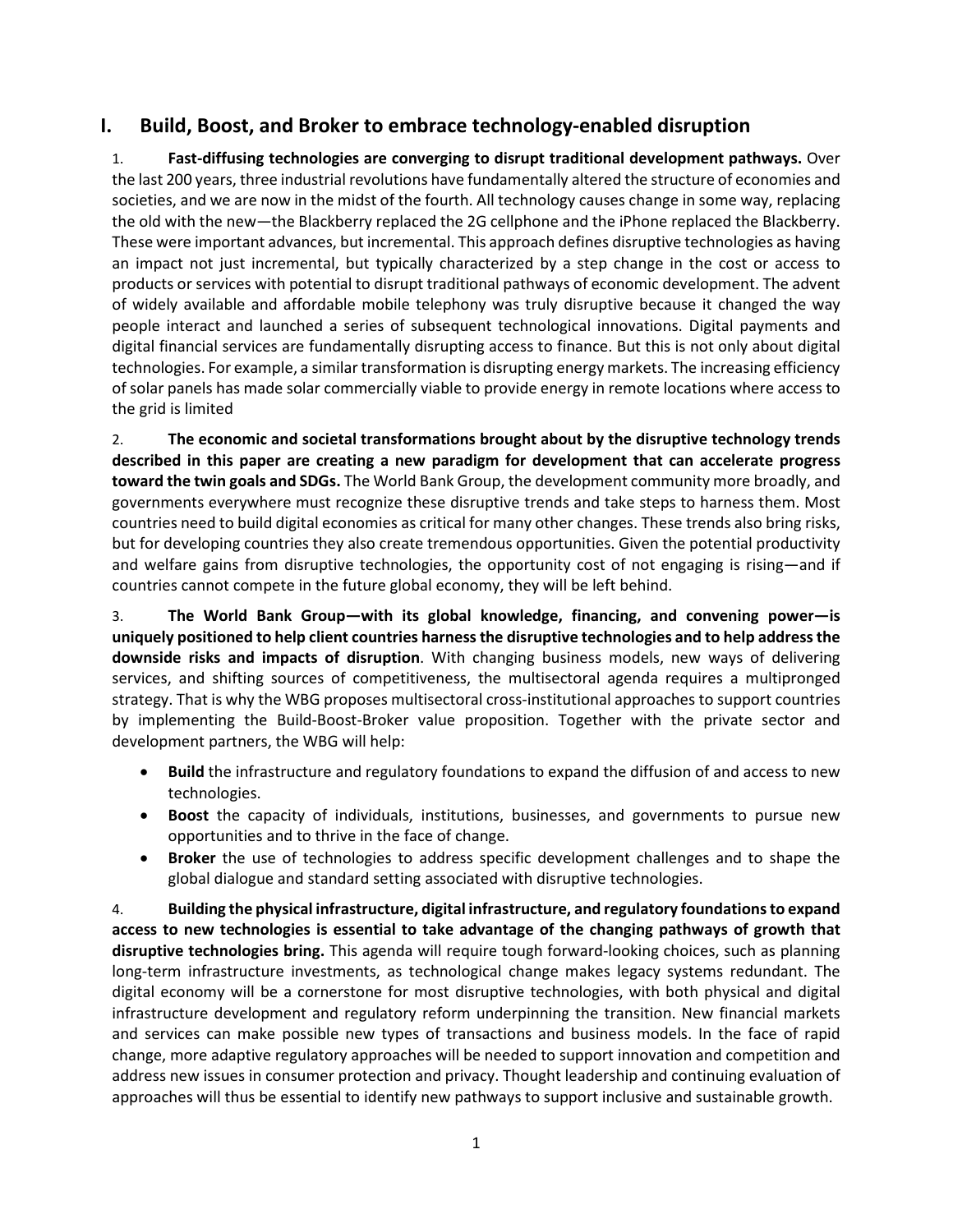5. **Boosting the capacity of individuals, firms, and governments to adapt to technology-led disruption will enable countries to reap social and economic dividends.** Complementing a stronger enabling environment that expands access to technologies is the growing capacity of the actors to adopt and use them to pursue new opportunities. New technologies are already changing the demand for workers and the types of skills needed across a growing set of sectors and occupations. The demand for digital skills that complement these technologies is also rising, but so too is the need for cognitive and socioemotional skills that enable people to adapt whatever the jobs of the future might be. Similarly, as individuals and firms adapt to the changing nature of work and business, governments also need to adapt social protection for inclusiveness and manage the costs. In the gig economy, for example, people are not tied to "standard" long-term contracts with a single employer. They work freelance—from grocery delivery and driving services to more sophisticated tasks like accounting or teaching—on a more flexible basis.

6. **Brokering partnerships to harness disruptive technologies, data, and expertise will enable countries to solve development's challenges.** The WBG, given its convening power, is well placed to develop broad-based partnerships with technology providers and to broker new development solutions. For example, the WBG has partnered with data providers, such as LinkedIn, to provide information on skills likely be in demand in the future. Fintech and blockchain hold the potential to bank the unbanked faster than ever before. Computer-assisted instruction, by enhancing the effectiveness of teachers, and digital platforms, by expanding access to state-of-the-art knowledge, can be game-changers for education outcomes. Mobile applications, satellite-based tools, and the use of drones, for example, are eyes on the ground in fragile and conflict settings. These technology solutions typically require shared expertise, data, and capital and will therefore benefit from partnerships between the public and private sectors. And global coalitions will pave the way for shaping global norms on fintech, data privacy, and cybersecurity.

7. **The WBG will thus support countries as they expand the opportunities and mitigate the risks associated with disruptive technologies—with the potential to do even more.** The WBG's analytical, technical, and financial offerings and its global experience and multisectoral portfolio give it unique understanding of how disruptive technologies can be applied holistically to achieve sustainable, inclusive growth. To realize the Build-Boost-Broker value proposition, the WBG will need to engage governments and people, coordinate development partners, and mobilize the private sector along the three pillars. This approach builds on the findings in the forthcoming 2019 World Development Report: *The Changing Nature of Work*, and complements the other Development Committee papers on *Human Capital: A Project for the World* and the Bali Fintech Agenda.

# <span id="page-9-0"></span>**II. Because disruptive technologies are transforming development pathways, the WBG proposes an updated approach**

## <span id="page-9-1"></span>*The world is facing critical development challenges*

8. **Despite decades of progress in boosting prosperity and reducing poverty,[1](#page-10-1) important development challenges persist.** First, inequality of opportunity continues to be high. Around 50 percent of the world's people cannot access essential health services, and 250 million children under the age of five are stunted. Two hundred and sixty million youth are out of school, while nearly 60 percent of those in primary school fail to achieve minimum learning proficiency. These quality and coverage gaps in the building blocks of the next generation's human capital undermine future productivity. Second, crucial services are denied to many. Four of five poor people are not covered by a social safety net in the poorest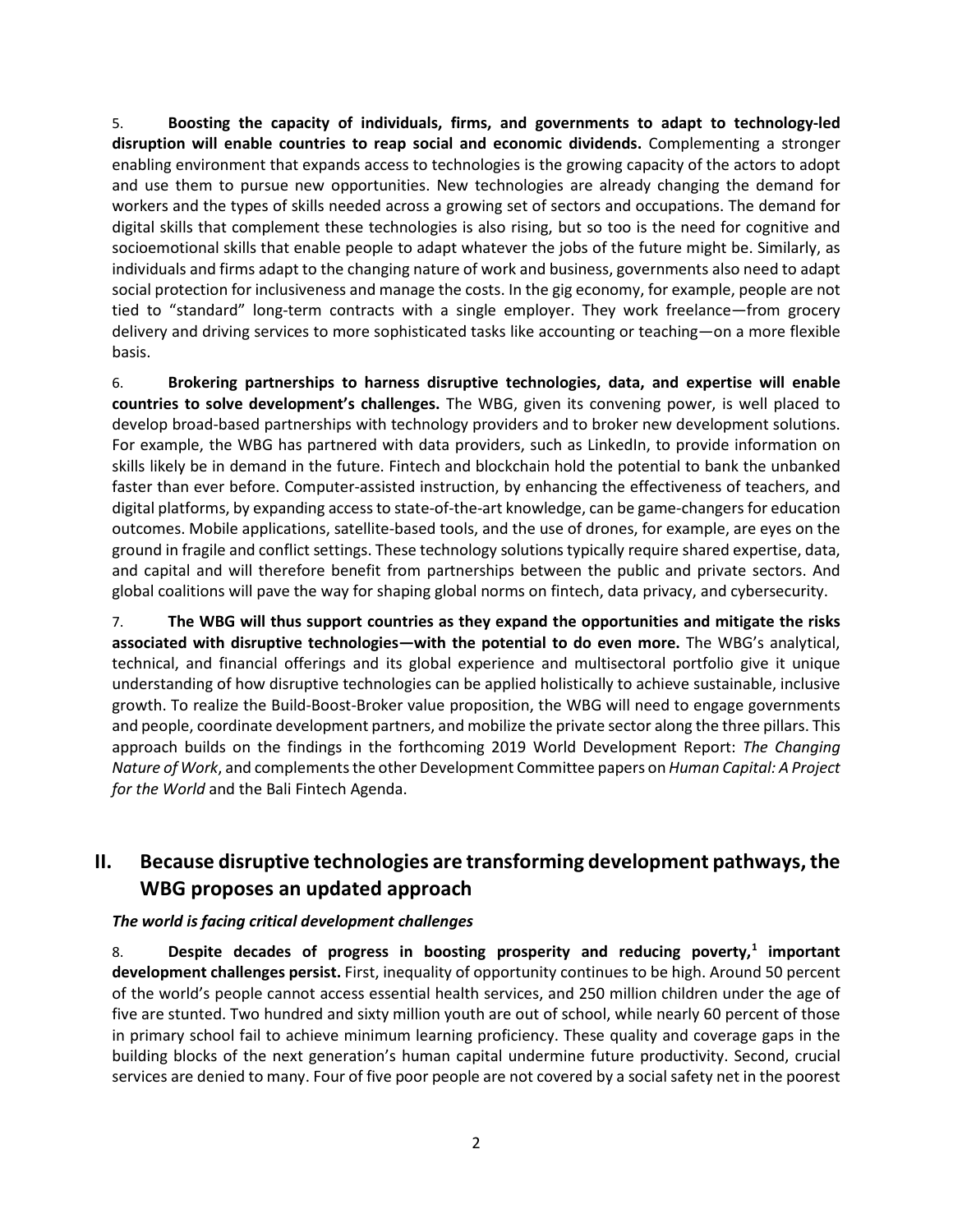countries; around 1.7 billion adults do not have a bank account; and 3.8 billion of 7.5 billion people do not have access to the internet.

9. **At the same time, new development challenges—requiring new solution paradigms—are on the horizon.** Demographic dynamics related to shifts in the working-age population, migration, and urbanization are changing economic fundamentals and skewing the benefits of economic growth. Environmental concerns over climate change, pollution, water scarcity, and deforestation are becoming more pressing. There is also a humanitarian crisis brewing with forced displacement almost doubling over the past two decades, rising to a record-high 68 million people in 2017. Finding bold solutions to both old and new challenges is key to achieving the Sustainable Development Goals (SDGs) and the WBG's twin goals.

# <span id="page-10-0"></span>*Traditional pathways to overcoming development challenges are increasingly subject to technologybased disruptions*

<span id="page-10-3"></span><span id="page-10-2"></span><span id="page-10-1"></span>10. **Overcoming these challenges will require progress across several traditional development imperatives, but technological advances will create new opportunities and risks.** Traditional development imperatives comprise a range of factors such as political and macroeconomic stability, governance structures, institutional quality, social cohesion, human capital development, connectivity, productivity, and competitiveness. The provision of global public goods—to deal with forced displacement, climate change, and major disease outbreaks—also need to be addressed. Technological change provides new opportunities to leapfrog traditional development imperative challenges, just as the rapid spread of mobile phones reduced the need for landline connectivity. But it can also introduce new risks, which necessitate greater urgency for catching up in each of these dimensions. With skill-biased technological change, for example, people lacking human capital risk being left behind.

<span id="page-10-4"></span>11. **Technologically-driven disruption is not new.** The First Industrial Revolution in the early 1800s, with widespread adoption of the steam engine, established the machine as one of the main means of production, in agriculture, in transport, and in manufacturing. The Second Industrial Revolution began in the late 1800s and lasted until the 1920s as electricity transmitted the production and consumption of energy over great distances, increasing productive efficiency and enabling long distance communication. The Third Industrial Revolution, the Digital Revolution, began with the invention of the computer, replacing analog electronic and mechanical devices with digital technology, unleashing technological innovation, mobile telephony, and the internet.

12. **Driving the Fourth Industrial Revolution are emerging and disruptive technologies, starting with widespread access to the internet and mobile communications and unprecedented increases in the processing power of computers.** The exponential increase in data arising from the internet and widespread connectivity—and the expanding capacity of computers to process that data—are accelerating breakthroughs in artificial intelligence, robotics, autonomous vehicles, 3D printing, biotechnology, materials science, and energy storage.

13. **While disruptive technologies are based on different technologies, the digital economy accelerates their impact**. Data and affordable connectivity supercharge mobile finance and payments and accelerate progress toward universal financial access. Data are also driving artificial intelligence and augmented reality, which are in turn driving mechanized manufacturing, autonomous vehicles, health treatments, and gene splicing.

14. **Distinguishing the current wave of technological change are the intensity of knowledge, the accelerating pace of diffusion, and the convergence of multiple technologies.** Past technological advances creating new goods and services and transforming production processes generated enormous development impacts. But today's technological change differs in three ways. First, there is a sharp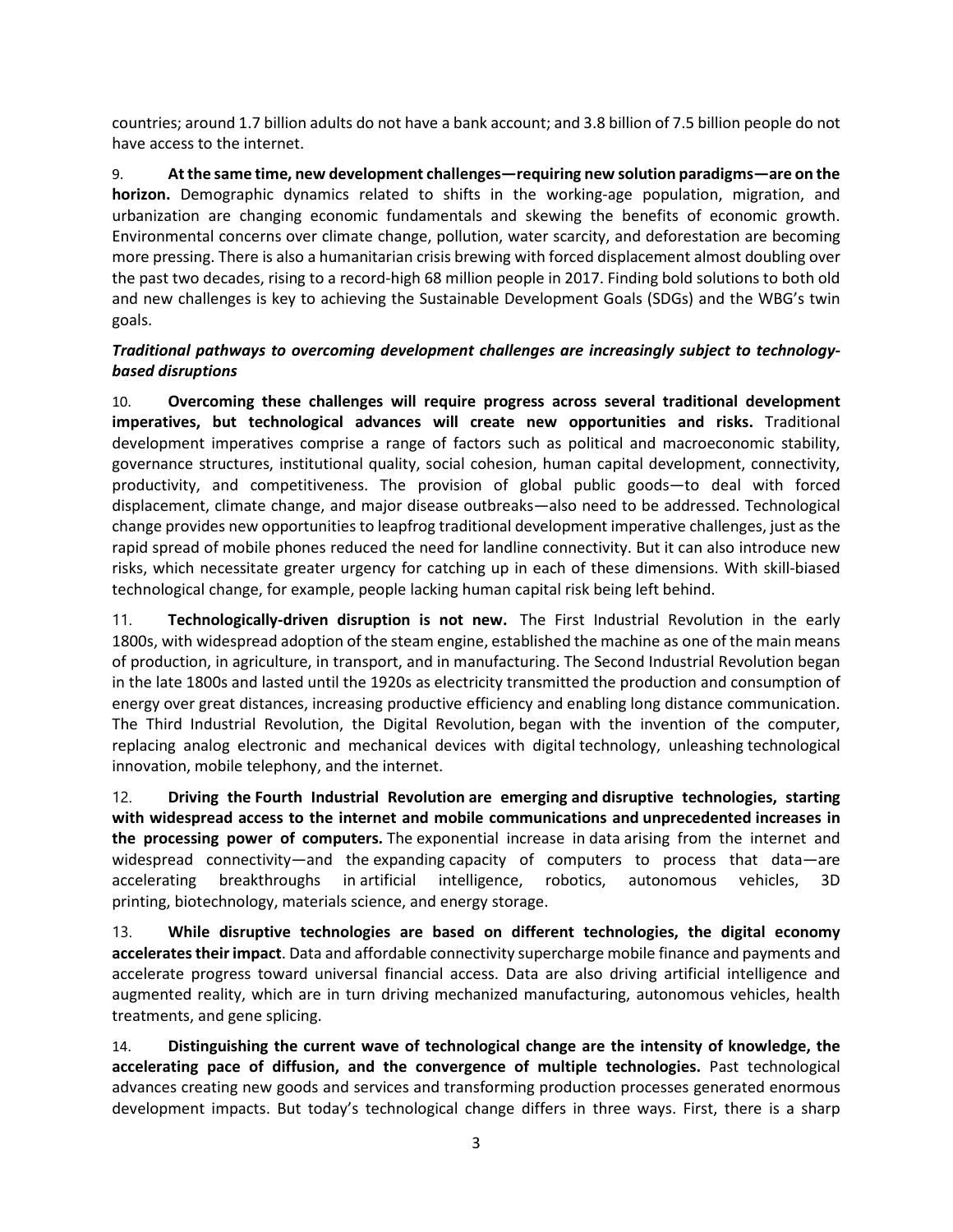increase in the knowledge-intensity of technology-enabled products and processes and often a decline in their labor intensity. Second, although many technologies are not new, falling costs, evolving business formats, and changing consumer preferences are fueling their adoption at a faster pace than before. Third, multiple converging technologies can be rolled out at scale, a "compound effect." While often based on digital technologies and products, they go far beyond connectivity and the potential of the internet. These include modern production methods as robotics, artificial intelligence, and the Internet of Things. They also include advances in nanotechnology and biotechnology—and such new product lines as batteries, drones, solar panels, self-driving vehicles, and exotic materials.

15. **As a result, traditional development pathways are increasingly subject to technology-based disruptions.** Disruptive technologies can be defined by those that typically result in a step change in the cost or access to products or services for individuals, companies, and governments, especially as they converge with one another, compounding their transformational impact. Five metatrends stand out as disrupting development pathways (box 1). Disruptive technologies can also be defined by emerging technologies that dramatically change how we gather information, make products, or interact.

#### <span id="page-11-0"></span>**Box 1 Technology metatrends disrupting traditional development pathways**

Filtering 200 disruptive technologies for their specificity, speed of impact, and relevance to poverty reveals five meta trends that are particularly relevant for development:

**Global digital platforms emerge as new means of production**. Global digital platforms will consolidate value chains and allow greater interoperability. This will reduce the need for intermediaries, as knowledge, labor, and digital and physical assets flow more freely and create more opportunities. But these platforms, with their concentrated data ownership, also raise the potential for monopoly power, exclusion, privacy invasions, and cyberattacks.

**Expanding access to basic needs and services.** New technologies are enabling physical assets in healthcare, agriculture, energy, and water to be partially digitized, expanding potential access to basic services by changing cost and funding models. Service delivery models are also shifting, at times moving away from network solutions to distributed solutions that target specific areas or populations.

**The nature of work changes and the augmented labor force emerges**. Advances in machine learning, artificial intelligence, and robotics will change how we work. Routine jobs will increasingly be automated, while nonroutine jobs, where human skills complement technology will increase. An augmented labor force will marry the strengths of humans and machines, and employee-employer relationships will continue to shift. Localization may develop as additive manufacturing changes supply chains, immigration, and urbanization.

**New skills and learning mechanisms requirements.** Demand will increase for skills that complement new technologies, including advanced cognitive skills (such as complex reasoning), socioemotional skills (such as team work), and skill combinations predictive of adaptability (such as problem solving, self-efficacy, and entrepreneurship). Individuals will need multiple opportunities to upskill and reskill themselves throughout life. To provide these opportunities, education and training systems will need to become more flexible, nimble, and responsive.

**New social contracts.** Digitization, new platforms, and collaborative digital business models put pressure on organizational hierarchies and change the nature of elected and appointed leadership. Non-state actors will exert considerable pressure on government, its legitimacy, and its role as a trusted intermediary with the advent of transactions on distributed ledgers. Distributed ledger technologies will have to work with governments if they need legal enforcement to function properly. The decoupling of employment status and social protection—with workers being part-time in the gig economy and changing jobs more frequently—is likely to require more universal forms of social protections.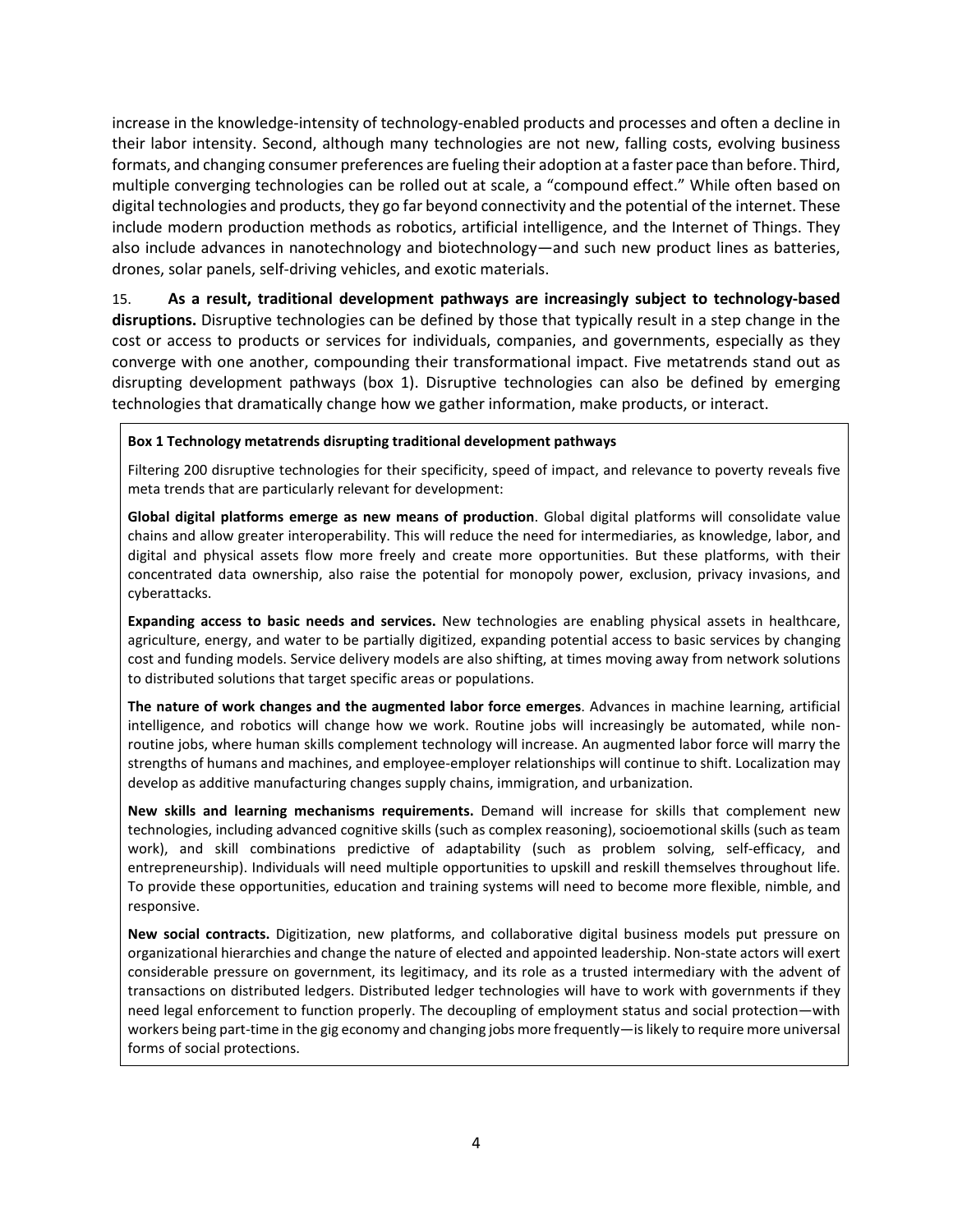<span id="page-12-0"></span>*Disruptive technologies offer new opportunities to accelerate progress toward the SDGs and the twin goals*

16. **Disruptive technologies can increase the reach and inclusiveness of service delivery at lower cost with faster diffusion.** Mobile connectivity and new data-driven models of financing can "bank" the unbanked faster than ever before. Big data and artificial intelligence can reshape high-quality education and learning through precisely targeted and individually customized human capital investments. Battery storage technology holds the promise of bringing affordable and sustainable power to off-grid populations. The shared economy and e-logistics are redefining transport infrastructure and services, which will be further transformed by autonomous vehicles and drones. Mobile applications, GPS satellite systems, and unmanned aerial vehicles can monitor areas affected by conflict or natural disaster.

17. **Technology-enabled disruptions also present new productive opportunities for individuals, firms, and governments.** For individuals, new technologies transform old jobs, generate new jobs, and enhance productivity. Online platforms, for example, can expand access to income-earning opportunities for a wide range of skills by bringing buyers and sellers together. Digital technologies enable flexible work schedules, with the potential to mitigate constraints on women's economic participation related to care responsibilities, mobility limitations, and social restrictions. For firms, the rise of global online platforms can reduce search and transaction costs, enabling productivity gains thanks to competition, scale economies, and technology diffusion. For governments, technology can improve the efficiency, transparency, and accountability of public service delivery—and dramatically reduce corruption. It can also broaden the inclusiveness of social protection and help tailor programs to the precise needs of recipients, including those in the most fragile contexts.

# <span id="page-12-1"></span>*Disruptive technologies also introduce new risks*

18. **Disruptive technologies pose new societal and environmental risks.** As technology embeds itself in human and organizational relationships, trust will become more fluid, dependent on context. Technologies such as blockchain can enhance trust and even remove the need for "trusted" intermediaries. But trust might diminish because digital media can invade privacy, artificial intelligence can embed societal biases in code, and most disruptive technologies have dual-use (civilian and military) applications. Technologies may also pose new environmental risks, since distributed ledgers require more energy and the raw materials for components of new technologies have to be sourced and discarded.

19. **Disruptive technologies are reshaping the nature of work and increasing the risk of growing inequality.** With more routine tasks now automated, most jobs will require a basic threshold of human capital. With advances in machine learning and artificial intelligence, even highly-skilled routine tasks are likely to be disrupted. There will thus be a premium on skills that complement technology—not only technical skills but also socioemotional and creative skills for greater adaptability and lifelong learning. The polarization of jobs between those with the means to acquire skills for the new economy and those without may fundamentally change labor markets, reducing social cohesion.<sup>[2](#page-10-2)</sup> With the Internet of Things, advanced robotics, 3D printing, and the like reducing the importance of labor costs in determining competitiveness, the traditional development model of labor-intensive export-led manufacturing may be less feasible. Differential access to new technologies and the capabilities to use them risks increased inequality between and within countries.

20. **The shifting basis for the competitiveness of firms has implications for job creation and productivity growth.** Digital platforms will disrupt analog business models. Some firms risk getting left behind due to the digital divide, lack of scale, paucity of know-how, stranded assets, and inadequate management.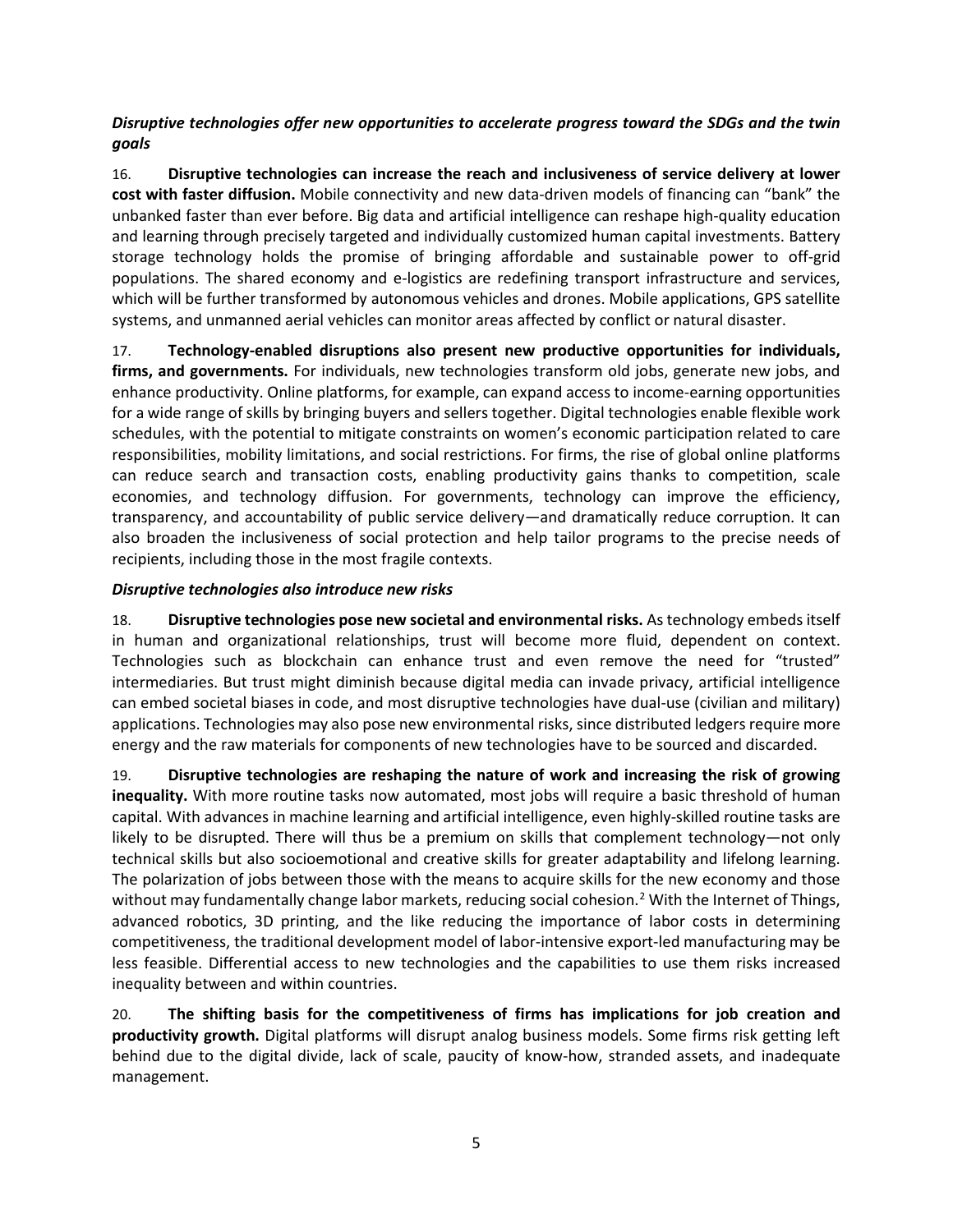21. **Governments could be less able to protect the poor, vulnerable, and those excluded by rapidly changing market conditions.** Increased digitization, distributed trust technologies, and new platforms will exert considerable pressure on the concept of sovereignty and the role of government as a trusted intermediary. The disruption of traditional workplace relationships, including the gig economy, will require new forms of social protection. And the ability to service markets without a physical presence and the transferability of intangible assets across jurisdictions can erode the tax base. Privacy invasions, cyber threats, illicit financial flows, and bioengineering also need to be tackled.

# <span id="page-13-0"></span>*Urgent action is needed to create the opportunities and mitigate the risks associated with technologyled disruption*

22. **Governments must step up efforts to create opportunities and mitigate risks.** The public sector has a critical role to play in helping correct market failures, ensuring a level playing field, and reducing information asymmetry. Governments can also use: i) push instruments that promote the development and supply of technologies; ii) pull instruments that create and/or expand demand for disruptive technologies; and iii) policies that provide a sound regulatory framework that encourage innovation, enhance inclusivity, and protect consumers.

23. **The WBG is mainstreaming new approaches to disruptive technologies and their applications to achieve the twin goals.** The *Forward Look* lays out a multifaceted plan for the WBG to support client countries in advancing technologies and transforming their economies. For example, by supporting regulatory reform, the WBG has been at the forefront of creating renewable energy markets. *Maximizing Finance for Development* is leveraging the private sector to address the financing gap and making innovative use of technology to help close the investment gap of US\$2.5 trillion every year until 2030. The IFC's *Creating Markets Strategy* and MIGA's *2020 Strategy* are creating new market opportunities, including technology solutions that reduce search and transaction costs. The WBG will continue to produce evidence of what works through pilots and early stage investments and advisory services. WBG partnerships between IFC's early-stage investment operations in infrastructure, e-logistics, manufacturing, and financial services have enabled the diffusion of renewable energy, fintech, and electric vehicle batteries in emerging markets.

24. **The WBG's Cascade approach is harnessing the power of disruptive technology for inclusive development.** It creates opportunities for the private sector to develop original and country-tailored technology solutions to solve local problems, recognizing that technology skills and market knowledge lie primarily with firms. It focuses on building the regulatory and policy conditions that can allow disruptive businesses to thrive—by supporting smart and agile regulatory frameworks, by fostering international regulations that foster certainty and protection, and by ensuring that inclusive business models can diffuse innovations to the bottom of the pyramid.

25. **Much more is needed for the WBG to lead in supporting countries as they transition to new pathways of sustainable, inclusive growth.** The WBG's engagements will be tailored to each country's level of development (FCV, LIC, small states), screening for client commitment and capabilities. Understanding what is disruptive about particular technologies helps identify which problems they are well-suited to address, what complementary factors need to be bolstered to enable them to be effective, and what new challenges they may introduce. They are most valuable when they help people at scale with incentives and resources to produce substantial development impacts.

26. **The WBG's technical expertise, financial and advisory offerings and convening power position it as a trusted partner of choice to harness disruptive technologies for development.** The WBG's public and private sector clients have asked for support in addressing disruptive technologies and the WBG is well positioned to respond. Given the opportunities, risks, and uncertainties, the value of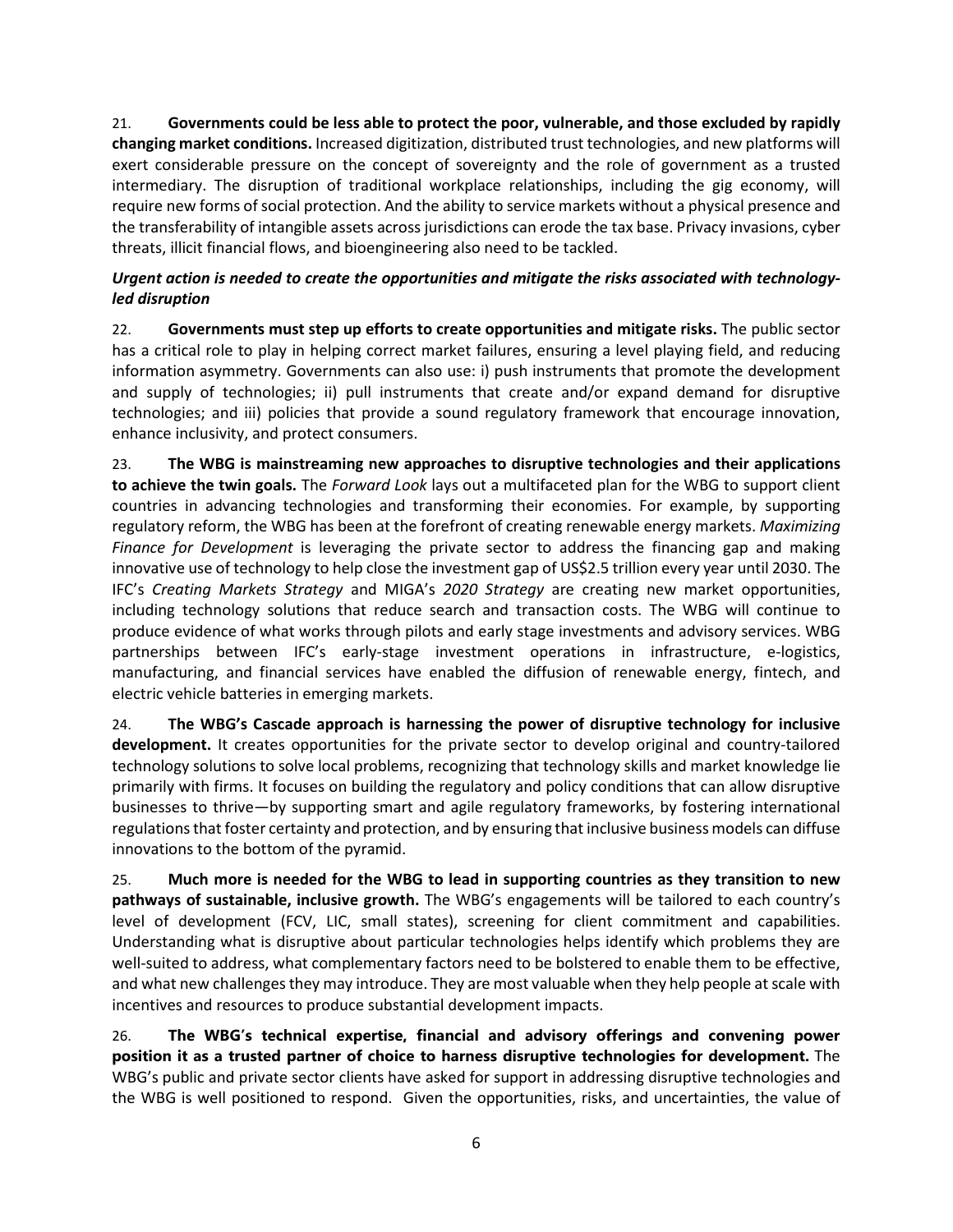WBG support for new, sustainable pathways of development lies in its ability to work at the confluence of global and local issues. It complements knowledge creation with operational financing across sectors and regions and forges partnerships with both the public and private sectors. Its public and private financing instruments are also designed to respond to changing environments and implement relevant policies. And with its convening power, neutrality in policy advice, and previous engagements to provide global public goods, it is in a unique position to leverage partnerships that use disruptive technologies to solve development challenges.

# <span id="page-14-0"></span>**III. Building the foundations for sustainable and inclusive technology-enabled economies**

27. With the right foundations, countries will be able to take advantage of the changing pathways of growth that new technologies can bring. The WBG's support to scale up opportunities and minimize potential risks can be leveraged in the following ways.

- New research, analytical work, and thought leadership will help clients identify new pathways to inclusive and sustainable growth—and understand the impact of new technologies and programs to harness them for development.
- Financing instruments and regulatory frameworks will facilitate the creation, expansion, and protection of core digital infrastructure, including connectivity, digital identification, and digital financial systems. And they will leverage new ways disruptive technologies are reshaping other physical infrastructure such as in power and transportation.
- Adapting smart and agile regulatory frameworks will promote innovation, competition, and inclusive access to new opportunities disruptive technologies bring.

28. **Providing thought leadership on what is changing and where new opportunities lie will help build the foundations for tech-enabled sustainable development.** The WBG's Global Practices are producing flagship reports, policy notes, and innovative research to disseminate lessons on approaches that work. Some are global, such as the 2016 World Development Report on *Digital Dividends,* and others are country-specific. The WBG also has frameworks to help client countries think through how to deal with the future of manufacturing and how to leverage technology and national innovation systems to drive growth, as in *Trouble in the Making? The Future of Manufacturing-Led Development* and *The Innovation Paradox*. New WBG research is quantifying the impact of automation on trade patterns and labor market outcomes as well as taxation models robust to disruption. Tech-enabled disruption has also featured prominently in identifying new sources of growth, as in *China New Drivers of Growth* and *Rwanda Drivers of Growth*. Indeed, the tech-enabled agenda drives a wide range of economies (box 2).

## <span id="page-14-1"></span>**Box 2 Addressing "disruption" in new WBG country engagements**

Each of the last three industrial revolutions gave birth to new development paths for countries to escape poverty and middle-income traps.

In this fourth industrial revolution, the diffusion and adoption of new disruptive technologies offer new growth opportunities for many WBG clients. As before, adapting quickly to new technology can allow latecomers to catch up, break out of traditional pathways, bypass development stages, and overtake established leaders. Key ingredients for disrupting traditional development trajectories include:

§ A compelling vision by country authorities, who should have a keen understanding of global disruptive trends and a scenario of a desired future.

§ Transformative leadership and accountable public institutions, which can mobilize the national elite and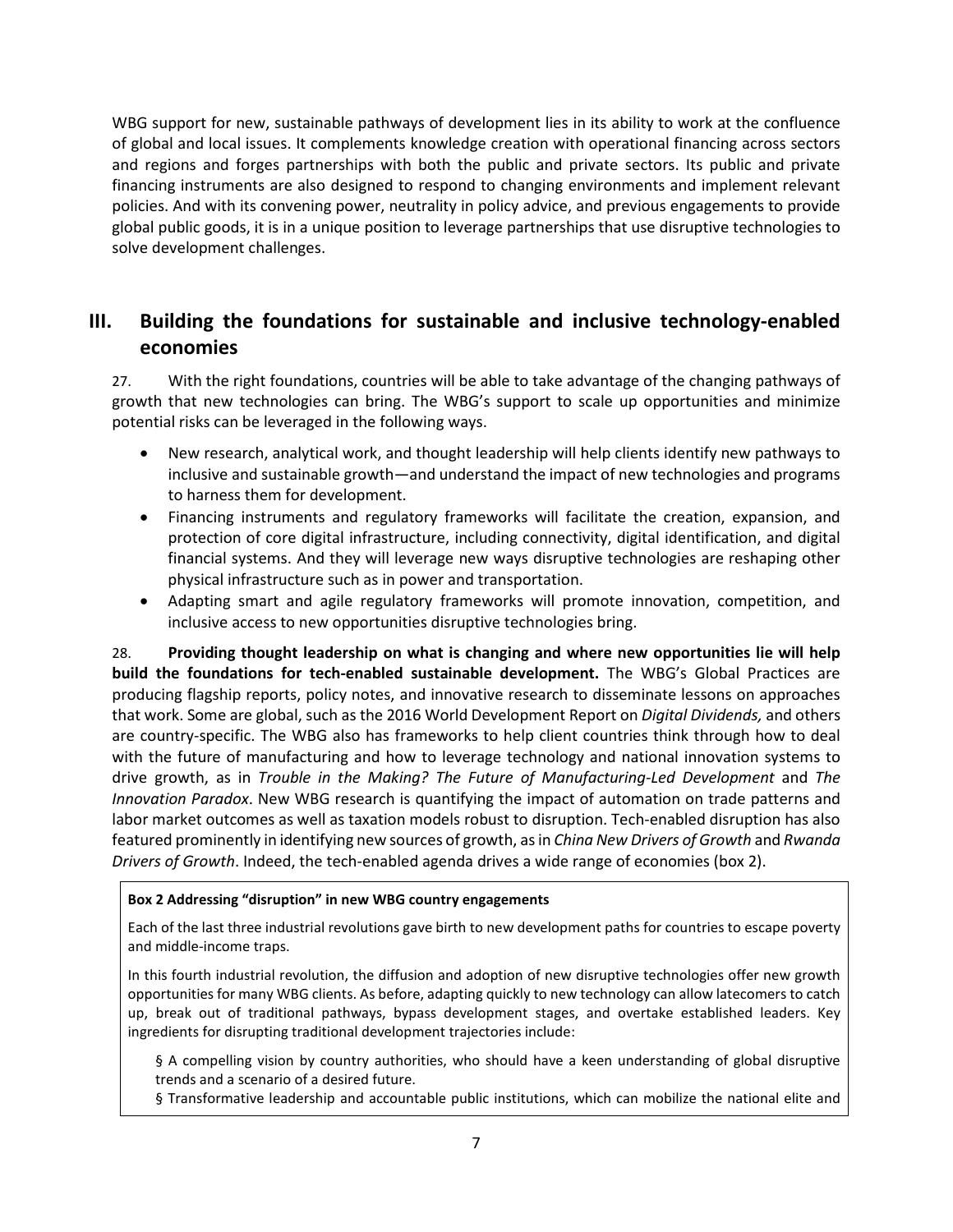interest groups and inspire societal activism.

§ Sustained high growth rates and distributions of benefits, thanks to structural reforms to support sectors essential to accelerated development.

§ Catch-up policy regimes, which accelerate sectoral change, ensure low-cost entry, and nurture local firms. § A vibrant private sector and entrepreneurial ecosystem, with strategic partnerships for R&D, and digital capabilities to accelerate the transfer and adaptation of technology.

§ Forward-looking system diagnostics, to identify a country's binding constraints, sources of growth, and pathways for leapfrogging.

§ Sustained science, technology, and innovation initiatives, linked to the SDGs.

§ Investments in foundational infrastructure, regulation, human capital—and in providing services and new technology to a large part of the population.

§ Financing instruments, including budget support, development impact bonds, and contingent financing instruments.

§ Regional and South-South cooperation and partnerships.

29. **WBG research and analysis, complemented by toolkits and diagnostics, will be readily applied to a range of countries and tailored to thematic issues.** Diagnostics and tools for the digital economy include a common set of indicators for connectivity, platforms, skills, financial services, and entrepreneurship and innovation.<sup>[3](#page-10-3)</sup> To be piloted in Africa, these assessments will be scaled up to meet growing demand. Other diagnostics include toolkits for broadband strategies, digital identity, and ICT regulation. The new Public Expenditure Review for Science, Technology, and Innovation will help governments formulate policies, adopt good practices, and coordinate national innovation systems.

30. **Affordable broadband connectivity bridges the digital divide and creates the enabling environment for disruptive technologies.** Broadband access for all requires digital infrastructure in terms of connectivity and regulatory frameworks that promote investment and competition in telecoms. The WBG's *Digital Infrastructure Initiative* is coordinating telecom interventions in 11 Sub-Saharan countries by providing capital, structuring financially sustainable projects, mobilizing investors, and advising public stakeholders on relevant regulatory reforms. The *Smart Village Initiative in Niger* combines the deployment of essential infrastructure with regulatory reforms in spectrum management to bridge the urban-rural digital divide. *Digital Central Asia and South Asia* improves broadband internet connectivity among landlocked countries by catalyzing private investment in infrastructure and modernizing regulatory frameworks to promote innovation and expand affordable coverage. It also requires complementary infrastructure investments in transportation and reliable power—sectors where disruptive technologies are also contributing to lower costs and greater accessibility.

31. **Bringing unconnected people online goes beyond broadband access to include digital platforms and financial services to enable transactions to take place.** Secure digital identification platforms with appropriate data protection will likely be necessary for digital transactions. The WBG's *Identification for Development (ID4D)* initiative offers governments technical assistance to support the design of identification systems (box 4). The *West Africa Unique ID for Regional Integration and Inclusion (WURI)* is a 10-year multiphase programmatic approach operation with the ECOWAS Commission to build ID platforms that are interoperable across Benin, Burkina Faso, Côte d'Ivoire, Guinea, and Niger. This project is a good example of regional approaches to the connectivity agenda. Providing the infrastructure for digital financial services is also essential for digital exchange—to make payments and transfer money electronically, for e-commerce and e-government. As outlined in the Bali Fintech Agenda, prepared jointly with the IMF, the WBG's initial focus will be on facilitating foundational infrastructures, enabling reforms and capacity building for fintech solutions to deepen financial markets, enhance responsible access to financial services, and improve cross-border payment and remittance transfer systems. It will draw on IFC's and MIGA's growing experience in this space. The WBG's *Digital Economy for Africa (DE4A) initiative*,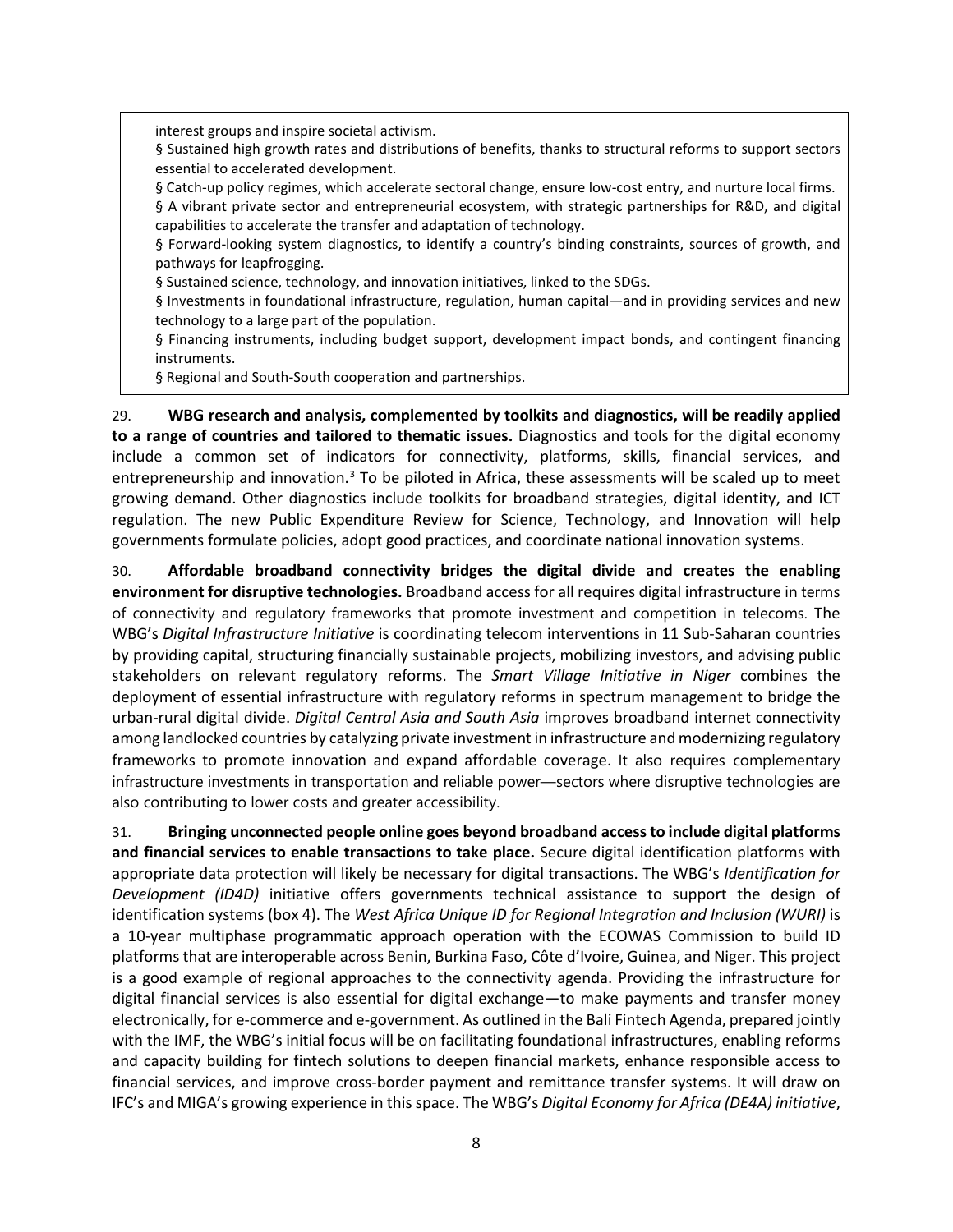in partnership with African governments and the private sector, combines all these elements of the digital connectivity ecosystem (box 3).

32. **Building the foundations for tech-enabled sustainable development also requires regulations conducive to leveraging new opportunities and managing risks.** Regulatory frameworks have to address new business models, data privacy and cybersecurity, changing employer-employee relationships, new forms of competition, and a new class of intangible digital assets. Fewer than 30 percent of countries have regulations on data relating to privacy, trust, ethics, or cyber security—even fewer have the capacity to enforce them. The WBG will support countries in understanding and mitigating legal risks associated with privacy, cybersecurity, data protection, data governance, and access to information. It will also develop a framework for addressing digital privacy and security for developing countries, building on its decade of experience in fintech. The IFC is currently developing a code of conduct for ethical use of information, especially for AI applications.

## <span id="page-16-1"></span>**Box 3 Digital Economy for Africa—A cross-GP and cross-WBG initiative**

Technological advances can drive inclusive economic growth and offer the potential to leapfrog traditional stages of development. To address those left behind, the WBG launched the Digital Economy for Africa (DE4A) initiative at the 2018 spring meetings, partnering with African governments and the private sector to realize the full benefits of digital technologies. Mobilizing a wide range of Bank Group instruments and expertise, the initiative focuses on:

- The physical infrastructure that is the backbone of a digital economy, universal in coverage and universally affordable.
- The foundational digital platforms of digital payments and transactions and digital identification that allow individuals, businesses, and governments to interact and transact with one another.
- Digital platforms such as e-commerce, digital finance, and e-government that drive usage and foster economic activity.
- Digital skills and literacy to create a digitally savvy workforce and foster competitive markets.

Currently piloted in Senegal, the initiative will be extended to other countries in East and West Africa and then to the rest of the continent.

## <span id="page-16-2"></span>**Box 4 The World Bank Group's Identification for Development initiative**

An estimated one billion people lack official proof of identity with the vast majority (81 percent) in South Asia and Sub-Saharan Africa. The international community has recognized the transformational potential of identification for a wide range of SDGs, such as those related to legal identity for all, financial inclusion, women's economic empowerment, safe and orderly migration, and effective social safety nets. Digital identification has to be coupled with comprehensive legal and regulatory frameworks that address privacy, data protection, cybersecurity, and nondiscrimination.

ID4D collaborates with other WBG initiatives (*Digital Economy for Africa*, and the IDA sub-window for refugees and host communities), the private sector, and development partners from inside and outside the United Nations system. Working across thought leadership, country and regional engagement, and convening global partnerships, ID4D has supported more than 30 countries since 2014. The *Principles on Identification*, fundamental to maximizing the benefits, have been endorsed by more than 20 public and private sector organizations.

#### <span id="page-16-0"></span>*Corporate priorities to "Build"*

## 33. **To do more to support building the foundations of the digital economy, the WBG will:**

● **Expand universal, affordable digital connectivity.** Four hundred million people live in zones not served by a digital signal, 2.2 billion do not have a personal ICT device, 6 billion do not have access to broadband internet, and more than 1 billion do not have digital proof of identity. Extending the coverage of cellular networks and voucher programs for rural access is likely to cost US\$300 per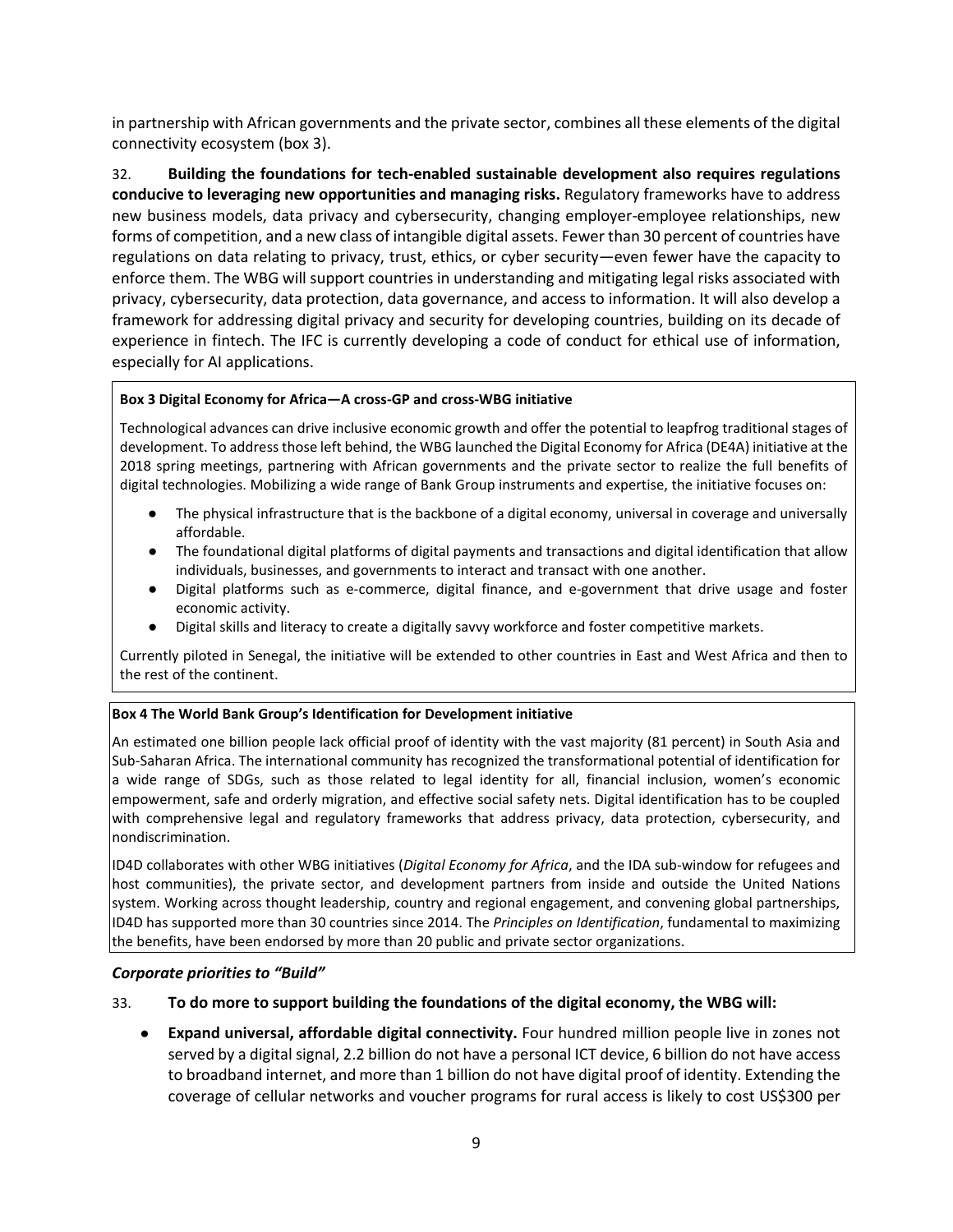person or US\$120 billion in total for the 400 million digitally unserved. And an estimated US\$12 billion is required to achieve digital identification for all. The digital connectivity agenda will require the WBG's Global Practices to join forces, with a coordinating framework that facilitates governance, ownership, expertise, and accountability. The Cascade approach will ensure that private investment is maximized, while thought leadership informs approaches to regulation.

# <span id="page-17-0"></span>**IV. Boosting the capacities of individuals, firms, and institutions to thrive in the face of disruption**

34. **To ensure that more people, firms, and institutions take advantage of new opportunities, the capacity to adopt and use technologies must be strengthened, and approaches to supporting resilience revamped.** 

- For individuals, the development of digital skills and strong foundational cognitive and socioemotional skills will equip them for the changing nature of work, as technology makes investments in human capital more effective.
- For firms, technology adoption and innovation can be enhanced by fostering local entrepreneurial ecosystems, including early-stage financing instruments, start-up accelerators, and other programs that support the development of firm capabilities.
- For governments, rapid changes in traditional workplace relationships, social cohesion, and trust are redefining the state-citizen interface. Governments will thus have to change their approaches, enhance their capabilities, and support the transition to the new economy by supporting peoplecentered services through digitization and a new social contract that adapts social protection programs.

35. **Providing thought leadership on how economies can respond to tech-enabled disruption is the first prerequisite to boost the capacity of individuals, firms, and institutions to form resilient societies.** The 2019 World Development Report on *The Changing Nature of Work* emphasizes a new social contract centered around larger human capital investments and progressively universal social protection to boost the capacity of individuals to adapt to tech-enabled disruption (box 5). For technology skills training, the WBG has a toolkit for practitioners outlining the human, financial, organizational, and communication resources to plan, implement, monitor, and evaluate coding bootcamps. It is also piloting data initiatives to measure technology diffusion to firms to understand the drivers and constraints and the impacts on firm productivity and employment. And it will pursue further research on incentives for the adoption and use of new technologies by firms and workers.

## <span id="page-17-1"></span>**Box 5 WDR 2019 on** *The Changing Nature of Work*

Technology is changing the nature of work in two ways. First, it is changing the skills demanded in labor markets. The demand for advanced cognitive and socioemotional skills is increasing, while that for less advanced skills that can be readily automated is decreasing. Second, technology is changing production patterns. With the rise of platform marketplaces, the boundaries of a firm are blurring. There is a perceptible concentration of activities in a few large firms, which can expand at virtually no marginal cost.

Despite these two big changes, large shares of workers in developing countries remain in low-productivity employment, often in the informal sector with little access to technology or protection. Many developing countries continue to have inadequate tax bases, weak governance and administrative capacity, and high poverty rates. For such contexts, technology provides opportunities to create new jobs in old and new sectors, increase productivity in the informal economy, and deliver effective public services. Significant gains can also come from reducing tax avoidance by global corporations, especially the new platform companies.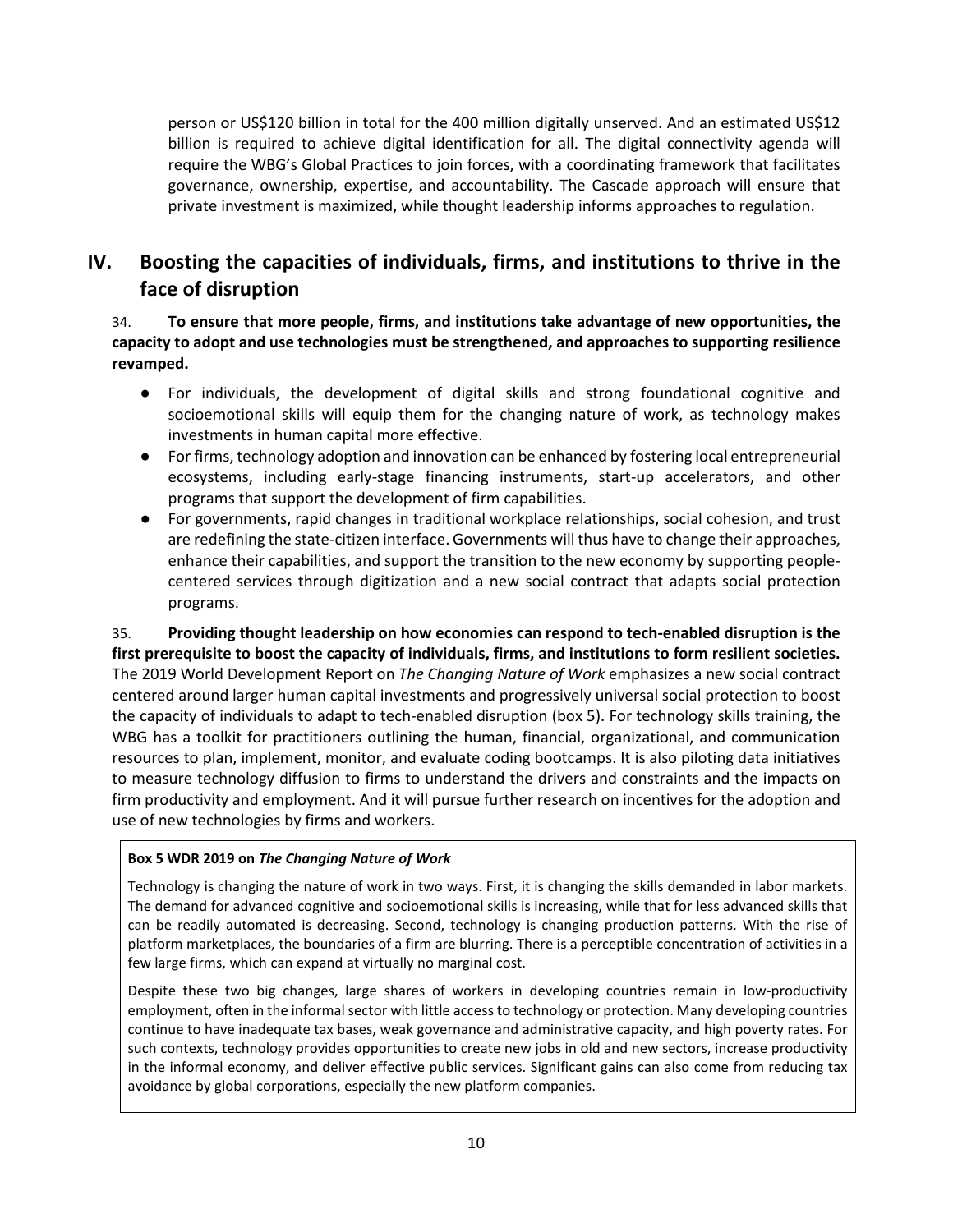Governments can seize the benefits of technological change through more and better investments in human capital, basic infrastructure, and social protection. Strong human capital foundations, created in early childhood and predictive of lifelong learning, are more important than ever. The Human Capital Index highlights the link between health and education investments and the productivity of future workers. Investments in human and physical capital need to be complemented by stronger social protection systems. Governments should protect people independent of how and where they work through progressive universalism, which expands coverage and emphasizes adequate support to those most in need.

36. **Investing in digital skills can empower individuals to take advantage of new opportunities.** Digital literacy is a stepping stone for more advanced technology-related skills as well as science, technology, engineering, and math (STEM) education. The WBG's lending operations have supported Bangladesh, Ghana, Mexico, and Nigeria to promote digital skills, innovation, and IT industry development. And through its *Coding Bootcamps*, the WBG has been piloting rapid technology skills training as a tool for addressing youth unemployment in emerging markets.

37. **The human capital agenda to equip individuals for the changing nature of work rests on strong cognitive and socioemotional skills.** General cognitive skills for functional literacy and numeracy are the foundation for acquiring subject knowledge. Socioemotional skills comprise beliefs, attitudes, and behaviors that allow individuals to manage emotions, set goals and plans to accomplish tasks, overcome setbacks, and deal with uncertainty. Both cognitive and socioemotional skills are essential for lifelong learning. The IFC has invested in Andela to help large companies and startups in Sub-Saharan Africa meet their demand for comprehensive  $21^{st}$  century skills, recruiting and retaining women in its coding bootcamps and talent pipelines.

38. **Technology-enabled solutions are facilitating more effective human capital investments.** Geosocial big data and mobile technologies can reach underserved populations. AI and digital technologies can target more precisely and customize investments to individual needs. And computer-assisted instruction and pedagogical support can greatly improve the quality of service delivery. The WBG is providing support to innovations and pilots that use technology to improve learning outcomes. The READ project in The Gambia supports the creation of digital STEM content to support low-capacity STEM teachers in classrooms and trains them in the use of interactive whiteboards with students.

39. **Firms can adapt to new market opportunities by improving their capabilities to absorb disruptive technologies.** Local entrepreneurial ecosystems can help firms identify market opportunities, develop and test new products and services, and access mentors and finance. The *Kenya Industry and Entrepreneurship Project* will improve the quality of services provided to startups through incubator and accelerator programs, boosting technology-related skills and strengthening linkages with larger firms to facilitate technology diffusion. The project also leverages the IFC's venture capital funding. *Innovate in India for Inclusiveness* facilitates innovation in biopharmaceutical products and medical devices, unlocking the capabilities of firms to create new markets for a new range of affordable yet high-quality products. These products can treat diseases that disproportionately affect the poor in India and elsewhere in the developing world.

40. **By improving the speed, reach, quality, and efficiency of public service delivery through digitization, governments can ease the adjustment of individuals and firms to tech-enabled disruptions and reduce the transition costs.** The WBG's *eTransform Ghana* project has supported the government through a series of projects to transform public service delivery through the digitization of taxation, business registration, and financial management. To digitize the citizen-state interface, the *Smart Cities Initiative* is supporting the institutional capacity of mayors and city agencies across the world, from Medellin (Colombia), to Karachi (Pakistan), and to Ho Chi Minh city (Vietnam). These initiatives are part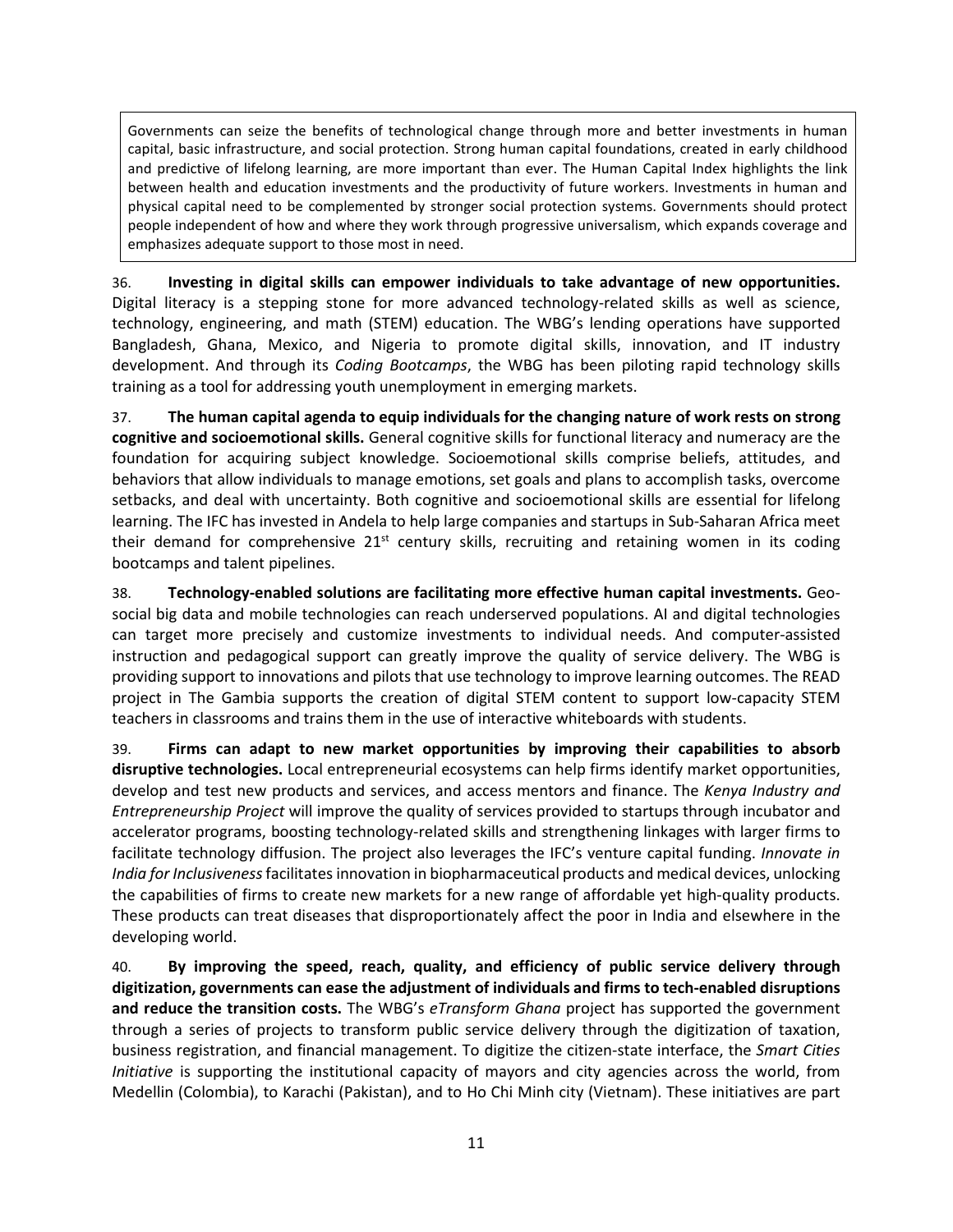of the larger GovTech agenda to provide digitally enabled public services (box 6). MIGA also supported private investors providing high-tech port inspection services across 10 countries in Sub-Saharan Africa.

## <span id="page-19-1"></span>**Box 6 GovTech—A global agenda for public sector and civic engagement transformation**

GovTech has the potential to transform public sector efficiency, transparency, and performance. Citizens increasingly expect governments to deliver public services digitally, with a customer focus. Public mobilization in the age of social media platforms creates new avenues for citizen engagement. The growth of digital data—through sensors, smartphones, social media, and satellites—represents a new asset class for more efficient decision making and public sector responsiveness. Successful GovTech initiatives will need to integrate these new sources of information with core public sector management systems data, such as financial management and procurement.

Some governments have embraced the GovTech challenge and are adjusting their policies, capabilities, and service delivery models, while others are being left behind. The WBG will assist client countries in harnessing the potential of GovTech and in managing the risks of digital transformation. Partnerships between development partners, tech companies, and clients can identify good practices in digital transformation. They would build on the WBG's ability to connect a deep understanding of public sector development challenges with cutting-edge cost-effective technology solutions. The partnerships could be launched at the April 2019 spring meetings in Washington DC.

41. **Digitization can help design flexible and adaptive social protection systems to respond to shocks and crises in fragile contexts.** With the growing displacement and complexity of crises—economic shocks, natural disasters, conflict, and violence—governments can leverage technology to respond. In Zambia, 75,000 girls and women in remote areas can receive their cash transfers through a mobile wallet account or a pre-paid card. In the Caribbean small island states, new broadband solutions such as balloons and satellites could provide connectivity during times of natural disasters, enabling first responders to target people most affected.

42. **Governments can use digitized delivery systems to make social protection more universal, delinked from traditional employer-employee relationships**. Informal markets leave large portions of the population without social protection, and even in more formal markets, traditional benefits are being decoupled through reduced employer contributions and the rise of the gig economy. WBG support to social registry platforms (across a wide range of countries) connects people to public health services, social protection, and pro bono legal services. These platforms are part of Integrated Social Protection Delivery Systems to address fragmentation, poor coordination, and inefficiency.

## <span id="page-19-0"></span>*Corporate priorities to "Boost"*

- 43. **The WBG will focus on increasing its capabilities and the scale of its activities to:**
	- **Support the development of skills and capabilities for the new economy.** Effective early childhood development and basic schooling investments that translate into learning can build strong human capital foundations. These strong foundations are highly predictive of the skills required by the changing nature of work, such as advanced cognitive and socioemotional skills. Further, education and training systems need to be flexible, adaptive, and responsive to the rapidly evolving nature of work, including skills needed by entrepreneurs in the new economy. But if solutions to upskilling and reskilling are internet-based, extensive digital connectivity, including remote or isolated communities, will be necessary to ensure access.
	- **Support efficient, transparent, accountable, and inclusive government services.** Social media and sharing economy platforms create new avenues for citizen engagement, and governments are increasingly expected to deliver public services transparently, accountably, and responsively. Tech-enabled services to citizens and businesses through GovTech can help fill the gap. Digitization can also enable delivery systems for portable social protection benefits to support informal and gig economy workers, irrespective of the employer. Innovation in expanding access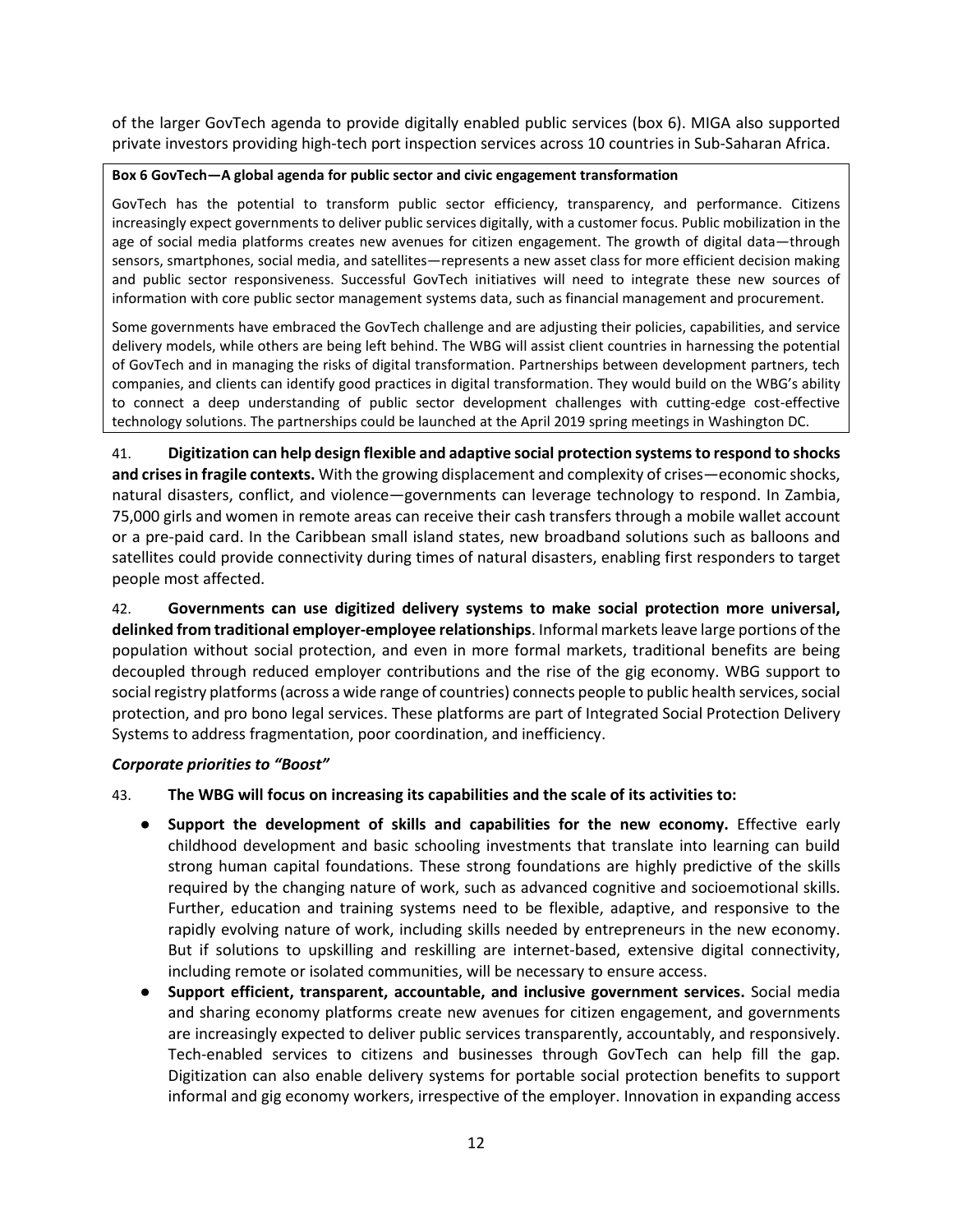to social protection is also critical to ensuring inclusion. But new taxation models will be needed to replace payroll contributions in financing social protection. And while technology platforms make it possible to reach the excluded, the lack of digital connectivity can leave behind the poor and those in remote or isolated areas.

# <span id="page-20-0"></span>**V. Brokering disruptive technology, data, and partnerships to solve development challenges and mitigate risks**

# 44. **The WBG can provide "disruptive" leadership in the global search for technology-enabled solutions to intractable development challenges.** Its leadership can be furthered by:

- Supporting technology-enabled solutions to address development challenges and uncover crucial data gaps, including partnerships with the public sector, private sector, and other stakeholders.
- Driving policy coherence in the disruptive technology space by building coalitions to provide new global public goods, contributing to multilateral dialogue, and shaping global industry standards and norms to address regulatory gaps.

45. **The WBG is adapting technology to solve development challenges.** Technological innovation is coming from all parts of the world. The WGB seeks to adapt this technological innovation by undertaking informed pilots to evaluate and scale up what works.For example, the WBG will work with technology partners to facilitate experimental "action labs" and test new ways to bring drinking water to communities with limited sanitation. The TechEmerge program has matched 17 global innovators with 15 healthcare systems, and more than 10 new commercial agreements were signed for wider deployment of new technologies across the healthcare market in India. Scaling up new efficient, cost-effective technology solutions in WBG operations will also support the MFD agenda through better use of scarce public resources. Given the important role of trust funds in helping the WBG support the successful adaptation of innovation, the WBG will leverage the current trust fund reform process to strengthen partnerships with current and emerging donors.

46. **The WBG is forming private sector partnerships to discover new solutions to development's challenges.** The Digital2Equal initiative will convene 15 global regional, and local platform companies to produce and define best practices for ensuring that women have equal access to benefits of the digital economy. The Famine Early Action Mechanism, a joint WBG-UN initiative, is engaging global technology firms such as Amazon, Google, and Microsoft, as well as such data providers as VanderSat, to build a coalition of the leading technology experts that will support the first AI-driven model of predicting food insecurity. All partnerships are guided by principles to ensure progress toward the WBG's twin goals, while safeguarding the WBG's reputation and respecting data privacy.

47. **The WBG is building public and private coalitions to bring technologies to scale.** The *Scaling Solar* initiative helps governments mobilize privately funded grid-connected solar projects that can be operational within two years at competitive tariffs. It has implemented auctions in Zambia and Senegal, and is engaged in five other countries. *Scaling Solar* is seeking to replicate similar initiatives to scale up other technologies such as wind and storage, as well as new business models such as minigrids for rural electrification. To support fisheries, the WBG is mainstreaming innovative technologies to improve the tracking and management of vessels at sea in Comoros, Ghana, Liberia, and Madagascar.

48. **The WBG is also harnessing technology to address data gaps, underscoring its role as provider and facilitator of development data.** It is piloting several initiatives that use technology to close data gaps (box 7). To impute poverty data in South Sudan and Liberia, satellite-based information is being used to overcome the problem of limited field access in areas facing conflict, insecurity, and logistical constraints.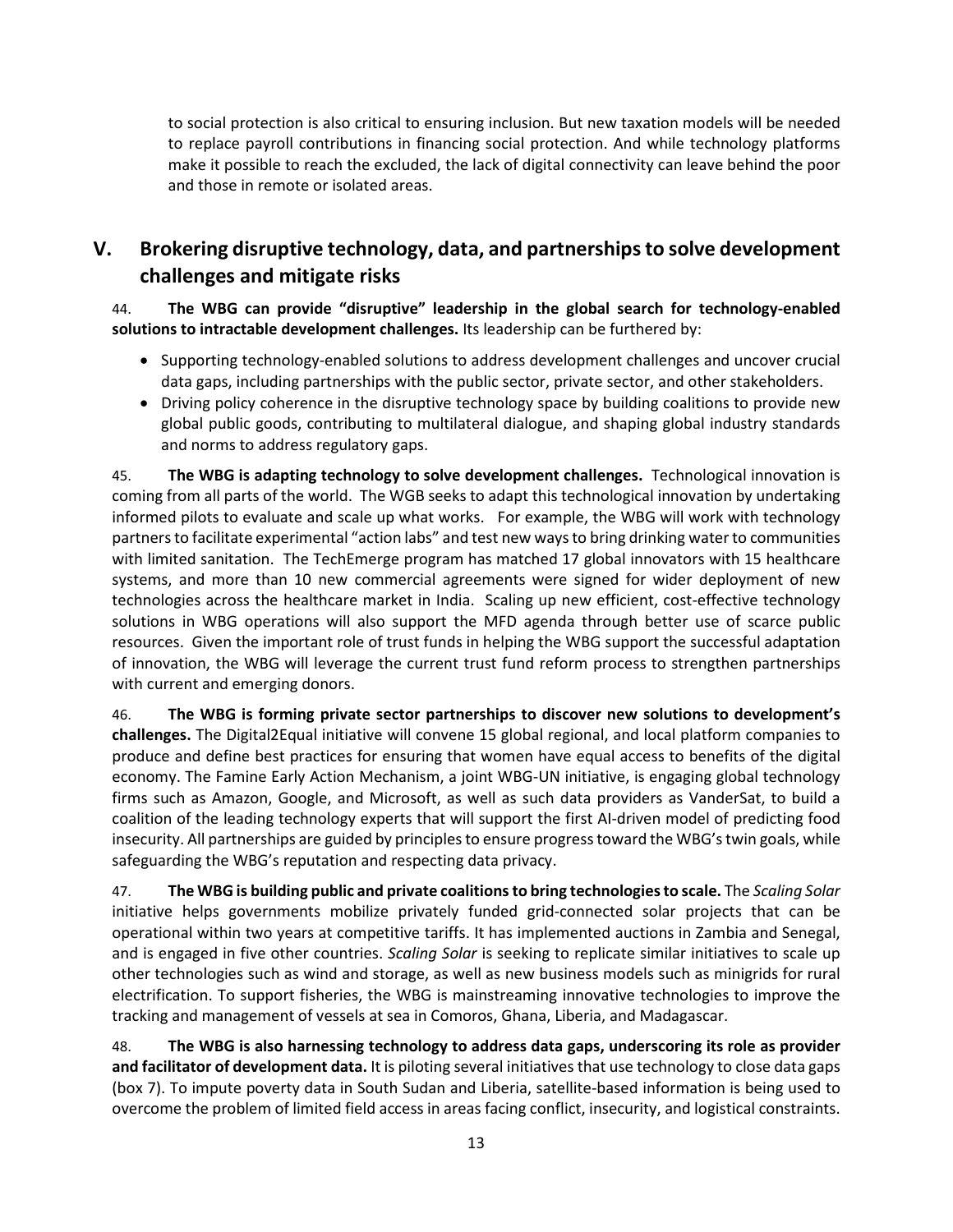For disaster risk management, unmanned aerial vehicles and drones support and validate damage needs assessments in Haiti, Sierra Leone, and the Solomon Islands. Mobile applications are collecting reliable high-frequency data cost-effectively. In Indonesia, crowdsourcing data through a mobile app generates information on a range of topics, including through non-standard forms of data—such as text, sound recordings, and videos—that can then be processed automatically using machine learning.

#### <span id="page-21-0"></span>**Box 7 Unlocking the value of new and existing data assets**

With the rapid evolution in the use and capabilities of data and technology, governments are evolving into sophisticated data management organizations, and the WBG must evolve with them, making the strategic use of traditional and new data central to its operational portfolio.

The WBG has deep expertise in and privileged access to survey and administrative data worldwide. These remain the foundation for calibrating and validating new methods to improve the cost, timeliness, or granularity of data. For example, machine learning and artificial intelligence algorithms can be used in applications ranging from generating high-resolution maps of populations and simulations of economic activity to predicting the need for healthcare interventions in community health centers. But these algorithms cannot be trained or validated without access to, and deep familiarity with, "ground-truth" data from surveys and traditional sources.

But traditional data often are not well suited to being integrated with newer data sources, and privacy requirements mean they cannot be widely shared. The WBG will invest in making these existing data assets more integrable, by supporting initiatives to combine new and traditional data sources at scale, including partnering with firms to provide services to validate artificial intelligence and machine learning models against datasets they could not otherwise obtain. For example, in operational and policymaking settings, nongovernmental and commercial firms are increasingly partnering with governments to bring new approaches to the design of policy and delivery of services.

Similarly, the next generation of digital public goods, such as data for monitoring the SDGs, is expected to "Leave No One Behind" by including underrepresented populations, taking an open approach to code, methods, and data, and being widely accessible and usable in a timely manner. These expectations cannot be met unless the Bank partners with different actors and brings data from new sources into its work.

The WBG will invest in taking an integrated, multisector approach to data policy and implementation work. It will develop talent and attract staff with skills in both traditional and new approaches to the use of data and technology. And it will use its convening role and independence from political and business interests to pursue partnerships with new commercial and noncommercial actors that have pro-poor priorities at their core.

49. **Data partnerships are also driving the technology-enabled agenda.** To facilitate the use of private sector data in projects, the WBG recently established an internal data collaboratives platform to connect WBG project teams to data from partners like Mobike and the GSMA. It is also playing a leading role in mobilizing international agencies as well as donors around a data agenda. For example, the *SE4All Knowledge Hub* has created a data platform to measure progress against relevant targets for the Sustainable Development Goal for Energy. The WBG's *Ag Observatory*, in partnership with public and private sector agencies, combines big data and machine learning techniques to provide near real-time data on drought, climate shocks, and pest incidence, with pilots in Ethiopia, India, Kenya, and Pakistan.

50. **The WBG is participating in multilateral dialogue and supporting synergies between different institutions to promote policy coherence in the disruptive technology space.** The Digital Economy Task Force, established under the German G20 Presidency in 2017, is focused on the Future of Work under Argentina's G20 presidency in 2018. Digitization will likely be discussed under Japan's G20 presidency in 2019, and the WBG stands ready to support their efforts. In partnership with the UN and Japan, the WBG plans to learn from other stakeholders and bring emerging best practices to countries by helping formulate science, technology, and innovation action plans and providing the technical and financial capacity to support their implementation.<sup>[4](#page-10-4)</sup> It will also arrange periodic South-South exchanges of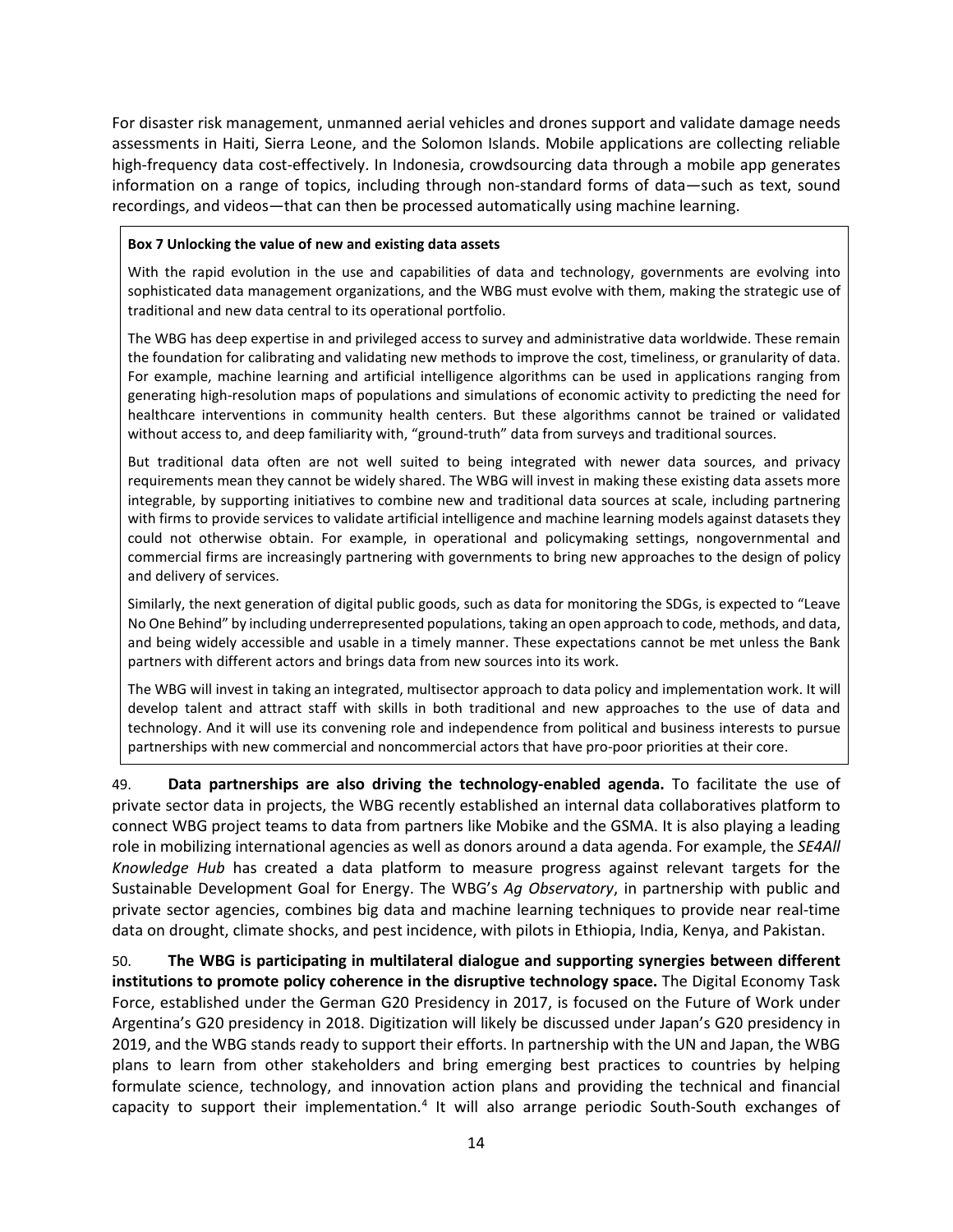practitioners and policymakers to showcase country experiences, such as ID4D study tours from Morocco to India and from Côte d'Ivoire to Peru. The WBG will contribute to global advocacy campaigns to support the responsible and ethical deployment of technologies.

51. **The WBG is also supporting the development of global industry standards and norms to address regulatory gaps that emerge with disruptive technologies.** In digital finance, the IFC led the creation of the first global "Guidelines for Investing in Responsible Digital Finance" to implement evolving standards of the Global High-Level Principles for Digital Financial Inclusion. And it is a core member of the Financial Stability Board, which monitors the global financial system, including developing guidelines to guard against systemic threats resulting from attacks. Data-related regulations are another area where the WBG plans to partner with the G20, IMF, Partnership for AI, and various other international organizations, standards bodies, and leading governments to develop principles for the responsible, legal, and ethical use of artificial intelligence in the public sector.

# <span id="page-22-0"></span>*Corporate priorities to "Broker"*

52. **In seeking to be the partner of choice for governments, technology firms, foundations, and other public and private sector stakeholders, the WBG will ensure that it harnesses disruptive technology to accelerate progress toward existing WBG goals in the following areas.**

- **Promote universal financial access.** Innovative and low-cost financial products have given 1.2 billion people access to financial services since 2011. Going forward, mobile financial services enabled by fintech are central to the WBG's commitment to reach the Universal Financial Access by 2020 goal.
- **Improve gender equality and create inclusive markets for women.** Disruptive technologies could facilitate new access and opportunities for women in multiple domains, including information, networks, finance, and services. Online platforms provide more flexible hours, e-government requires less time and travel to secure services, and new crypto-assets could expand women's ability to access and control capital. Yet, harnessing technology to reduce gender gaps will require overcoming lower mobile phone ownership, entrenched social mores, and gender-sorting patterns across occupations and sectors differentially affected by disruptive technologies.
- **Increase the adoption of clean renewable energy, energy efficiency, smart grid technology, electric vehicles, and storage to achieve universal energy access and GHG emission reduction goals.** Collaborating with governments, the private sector, academia, and civil society to better understand how emerging technology trends can support both the design and function of new climate markets from the bottom-up. Investment services, knowledge services, capacity building and advocacy services will be important in connecting pre- and post-2020 climate markets. Pilots will demonstrate the use of disruptive technologies in driving down costs and creating climate markets.
- **Address development challenges in fragile and conflict contexts.** New technologies can generate data, implement advanced analytics, and establish monitoring and supervision mechanisms that would either be logistically difficult or too costly in inaccessible and high-risk areas. These initiatives can improve crisis response, risk mitigation, and the identification of new opportunities. Innovative solutions that use disruptive technologies to bypass traditional development imperatives might also provide opportunities for leapfrogging. Products such as MIGA's political risk insurance, or the IDA18 IFC-MIGA Private Sector Window, can improve the risk appetite for private investors looking at bringing such technology to these contexts.
- **Assume data stewardship.** The WBG will support new practices for data generation, acquisition, management, and dissemination. Scaling up the use of satellite imagery and global information system (GIS) mapping technology, the Internet of Things, detailed call records, and machine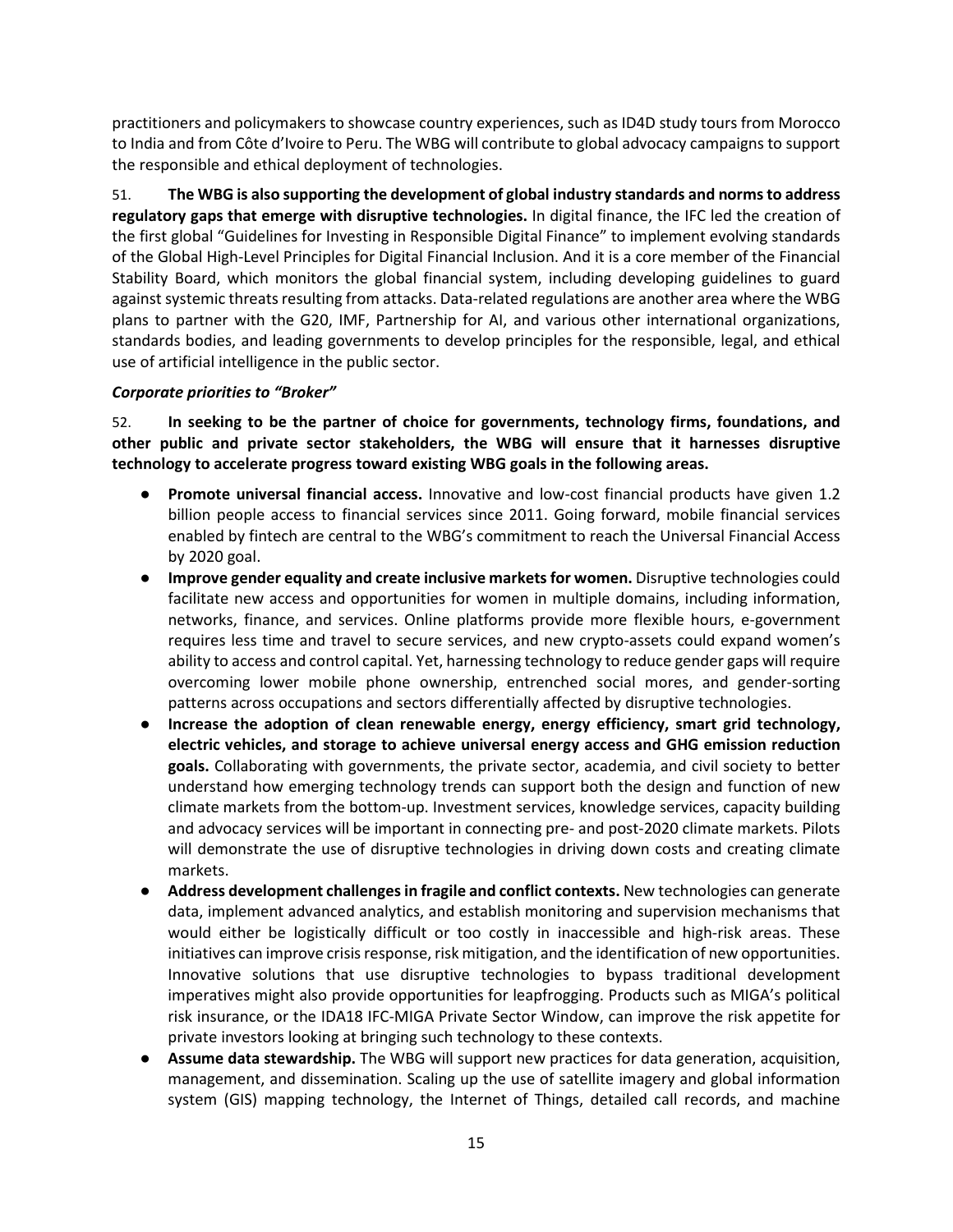learning/artificial intelligence to generate new data can better measure poverty and variables that matter for poverty reduction. Such big data can also be acquired from governments and the private sector. Establishing a digital platform that combines big data with traditional data could deliver a global public good and contribute to the adoption of disruptive technologies not only in WBG operations but also by partners and clients.

- **Implement the Human Capital Project.** The project will explore the use of cost-effective, contextrelevant, scalable technology solutions to make service delivery more effective and responsive and to better target and tailor human capital investments to the precise needs of the population, especially in remote, fragile, and conflict contexts. New disruptive technologies can accelerate performance on key measures tracked in the project (such as stunting, survival indicators, and learning outcomes).
- **Expand universal health coverage.** Disruptive technologies—comprising an array of innovative solutions in the health sector or applicable to the health sector value chain—hold the potential for low- and middle-income countries to leapfrog some of the most pressing health system challenges and move closer to universal coverage.
- **Improve the efficiency of environmental and social safeguards.** Adopting disruptive technology can dramatically reduce the cost and improve the efficiency of implementing the WBG's environmental and social safeguards.

# <span id="page-23-0"></span>**VI. Working across the Build-Boost-Broker approach**

# <span id="page-23-1"></span>*Corporate priorities that support Building, Boosting, and Brokering*

53. **Supporting country level diagnostics and the development of agile regulations are critical for building, boosting, and brokering.** The WBG will scale up its activities to:

- **Include tech-enabled disruption in country diagnostics.** It will leverage existing diagnostic tools and develop new tools, including the Country Private Sector Diagnostics, to emphasize linkages to disruptive technology in discussions of the micro foundations of growth and the appropriate role of public and private sector interventions to create competitive and well-functioning markets. This suite of tools will enable a flexible approach to decide country-by-country how to raise awareness and do targeted experiments. The WBG will also increase the use of benchmarking exercises, such as Digital Business Indicators, to assess the readiness of the country regulatory environment for the digital economy.
- **Support the formulation and implementation of agile regulations for the new economy.** Given the accelerating pace of technology diffusion, the formulation, adoption and revision of regulations must be accelerated to keep up. Amid the rising concentration across industries and increasing profit margins, in large part due to data ownership, governments need to ensure a level playing field for companies and individuals. In addition, governments must quickly adapt to encourage the growth of new sectors created by technologies in an inclusive manner. Regulatory sandboxes and similar approaches can be scaled up.

# <span id="page-23-2"></span>**VII. A WBG mandate to support disruptive technologies for development**

54. **The WBG will operationalize the Build-Boost-Broker value proposition.** Given the pace of technological disruption, the WBG must scale up the corporate priorities outlined above. It will also upgrade internal capabilities to accelerate the WBG's ability to support clients (box 8).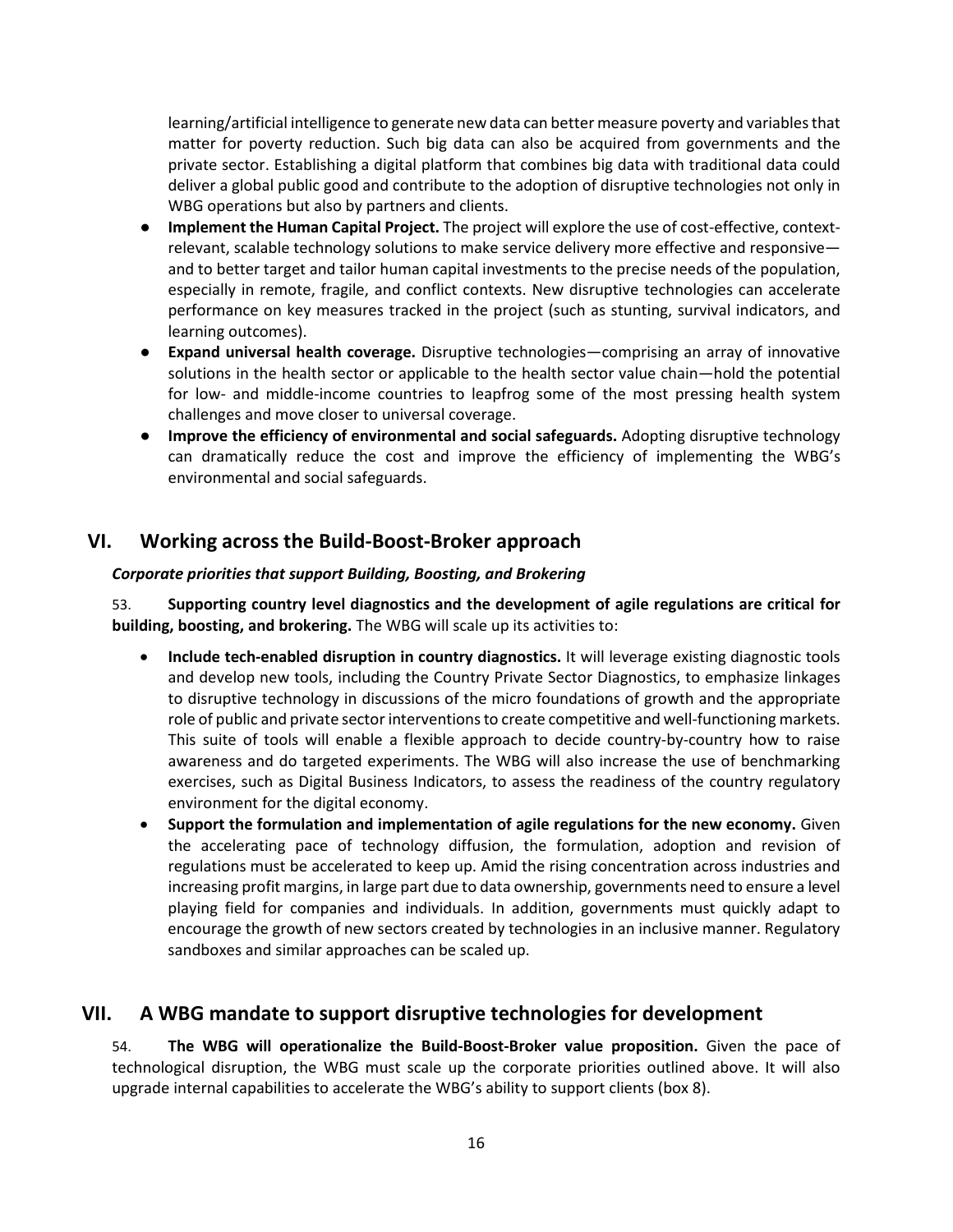#### <span id="page-24-0"></span>**Box 8 Upgrading WBG internal capabilities: Coordination, agility, and skills**

The WBG can strengthen its implementation of the Build-Boost-Broker value proposition by upgrading its internal capabilities. To support countries in mitigating the risks of disruptive technologies and maximizing their potential for the poor, it must upgrade its internal capabilities agenda—improving the coordination, institutional agility, and skill mix of staff.

The WBG will ensure a coordinated, group-wide approach on internal and external messaging, alignment of unitlevel approaches, strategic management of key private and public sector partners, support for knowledge sharing and collaboration, and the incubation of new initiatives or products.

The WBG will leverage the Agile Bank initiative and accelerate the modernization of existing processes to ensure that it can deliver agile solutions at speed and scale. This includes employing a disruptive lens in our country engagement model through more flexible project design and implementation, including the development of new instruments, strategic use of data in WBG projects, increased use of joint teams that cross the WBG, continued innovation in WBG and country procurement, and upgraded internal information technology capabilities.

The WBG will support group-wide training and human resource policies to ensure that staff have the skill sets to achieve the value proposition. These efforts will seek to infuse talent with the requisite skills and capabilities, build capabilities and skills within the organization, and create a culture of innovation. This will include implementing a comprehensive set of hiring decisions at mid-level, senior level, and entry roles to bring in the appropriate skills. HR learning programs will focus on developing greater adaptability and agility that enable staff to embrace change and adapt quickly as markets and technologies shift. A culture of creativity and innovation will be supported through systematic introduction of new practices, such as the President's Award for Innovation, to provide incentives and rewards for staff.

# 55. **Achieving goals in each Build-Boost-Broker pillar will require the support of our shareholders in the following ways:**

- **Advocate for harnessing disruptive technology to work for the poor and find new development pathways.** The WBG asks the Development Committee to encourage countries to prioritize investments to build the foundations of technology-led economies, boost the capacity of people, firms, and institutions to leverage technology-led disruption for socioeconomic dividends, and harness disruptive technology solutions to solve development challenges at scale.
- **Support the WBG'srole in multilateral fora to harness disruptive technologies for development.** The national and regional plans of the WBG's shareholders around connectivity, entrepreneurship, fintech, digital skills, GovTech, and science, technology, and innovation can be accelerated through the WBG's engagement in dialogue and discussion at multilateral fora, such as the G20 and the United Nations. The WBG can convene coalitions with the private sector and other multilateral development banks and international organizations to contribute to global standards on a range of issues such as digital finance and data privacy.
- **Support the WBG in leveraging resources for this agenda.** Because significant resources will be needed to create the opportunities and mitigate the risks of technological disruption, the development resources made possible through the IBRD and IFC capital increase—in addition to continued partner support to sustain IDA at the scale of the ongoing IDA18 replenishment—will support the transition to sustainable growth paths. The WBG will also continue to innovate methods to mobilize resources at scale by extending opportunities to use existing platforms. This will include financial innovations, such as the Famine Early Action Mechanism, Creating Markets Advisory Window, and IDA18 IFC-MIGA Private Sector Window—and better leveraging existing financial WBG instruments, including IFC, IBRD, IDA financing tools, and MIGA's guarantees through Maximizing Finance for Development and other priorities.